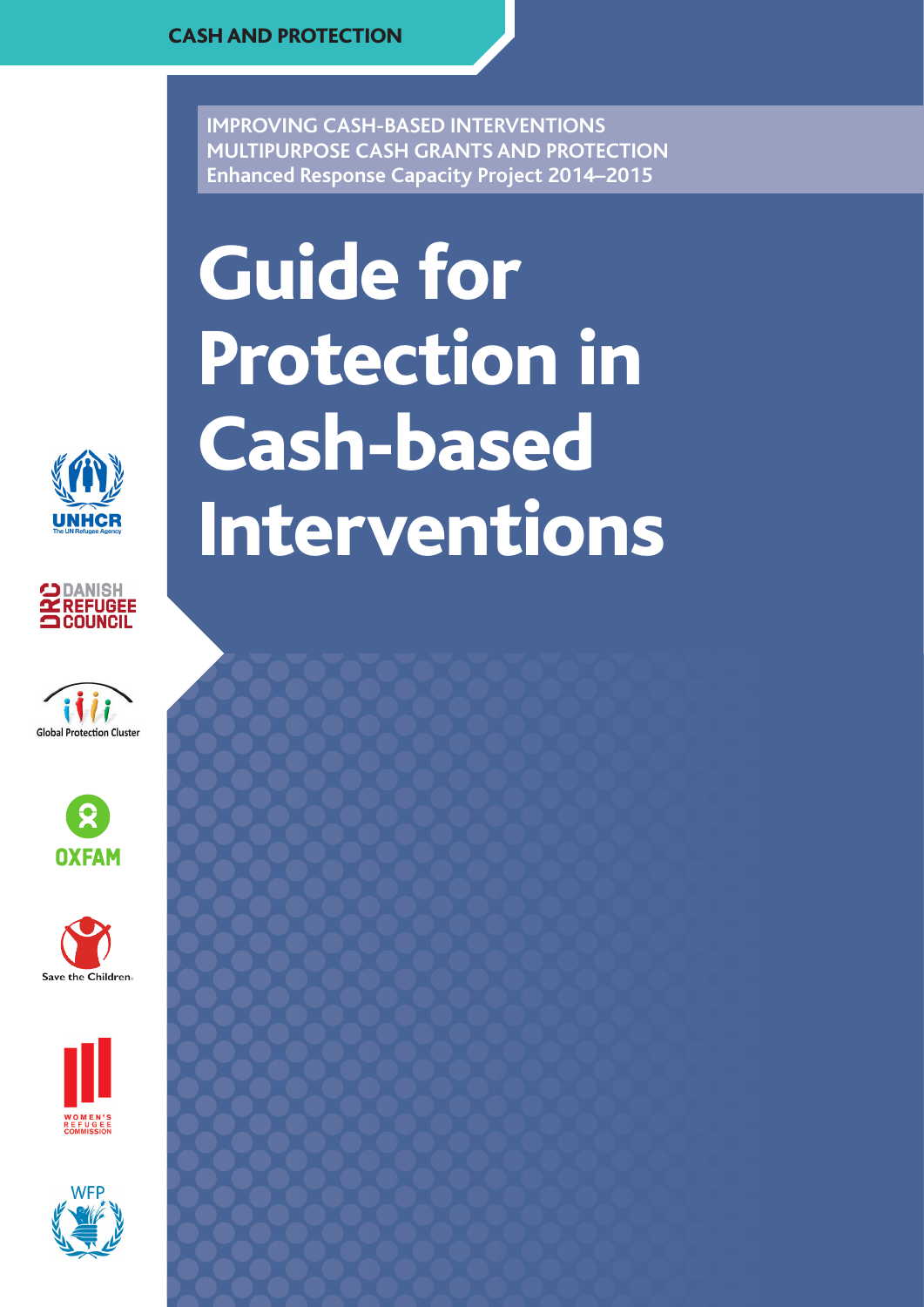# **Guide for Protection in Cash-based Interventions**

**This document was produced by UNHCR with inputs and review from the Danish Refugee Council, Oxfam, Save the Children, Women's Refugee Commission, the Global Protection Cluster and the World Food Programme.**

**Disclaimer:** This document covers humanitarian aid activities implemented with the financial assistance of the European Union. The views expressed herein should not be taken, in any way, to reflect the official opinion of the European Union, and the European Commission is not responsible for any use that may be made of the information it contains.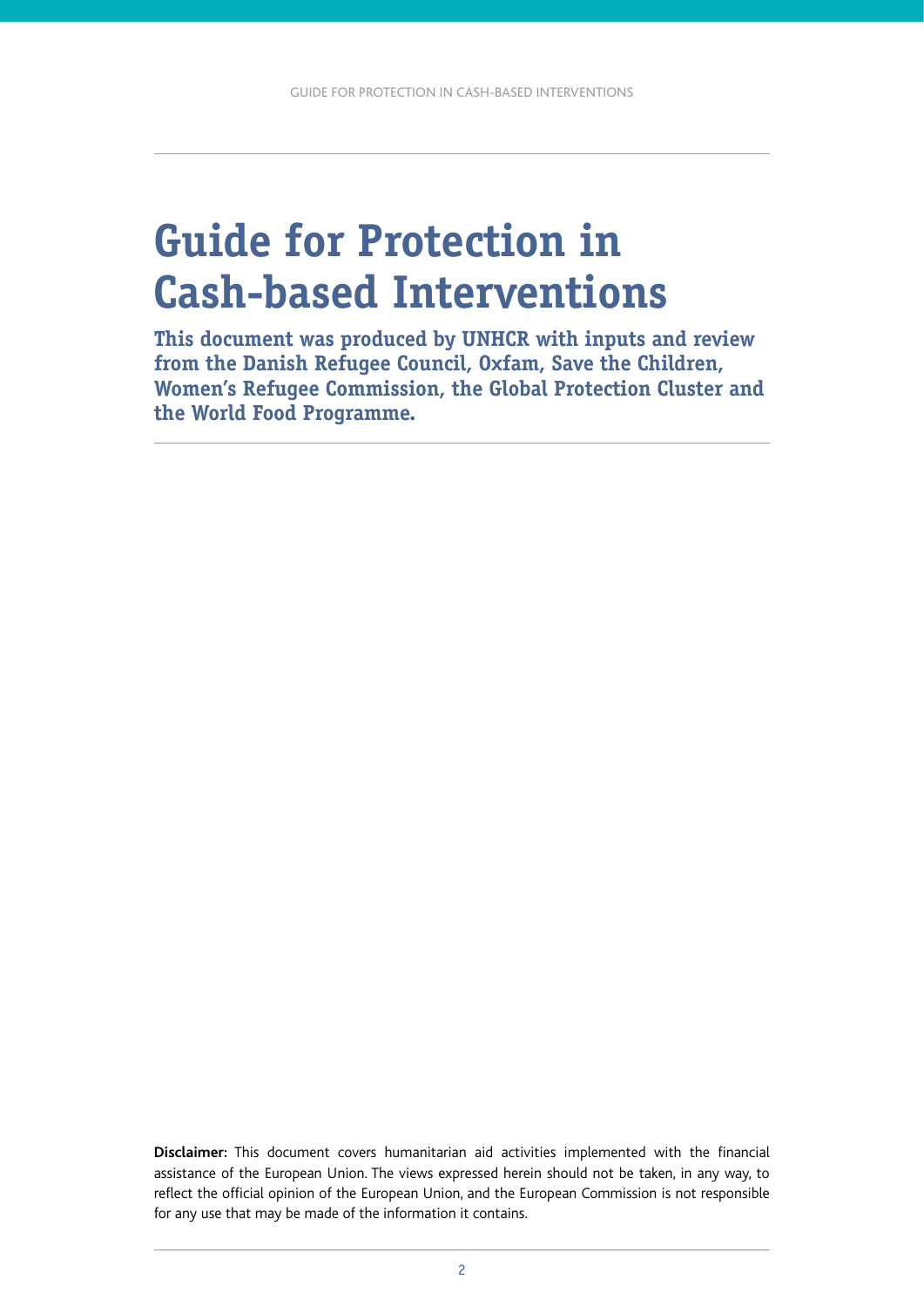# <span id="page-2-0"></span>**Contents**

| <b>Background</b>                                                               | 4  |
|---------------------------------------------------------------------------------|----|
| <b>Cash-Based Interventions - Adherence to Protection Principles</b>            | 4  |
| <b>Purpose</b>                                                                  | 6  |
| <b>Audience</b>                                                                 | 6  |
| <b>Tips for Protection in Cash-based Interventions</b>                          | 7  |
| Key Recommendations for Protection in Cash-Based Interventions                  | 8  |
| <b>Recommendations by Program Phase</b>                                         | 10 |
| Desk Review, Situation Analysis and Needs Assessment                            | 10 |
| Protection Risk and Benefit Analysis and Vulnerability and Capacity Assessments | 10 |
| Eligibility criteria and Targeting                                              | 11 |
| Market assessment and analysis                                                  | 12 |
| Selection of modality, delivery mechanism, and service provider                 | 13 |
| Design and Implementation                                                       | 13 |
| Monitoring                                                                      | 14 |
| <b>Key References List</b>                                                      | 16 |
| <b>Protection Risks and Benefits Analysis Tool</b>                              | 19 |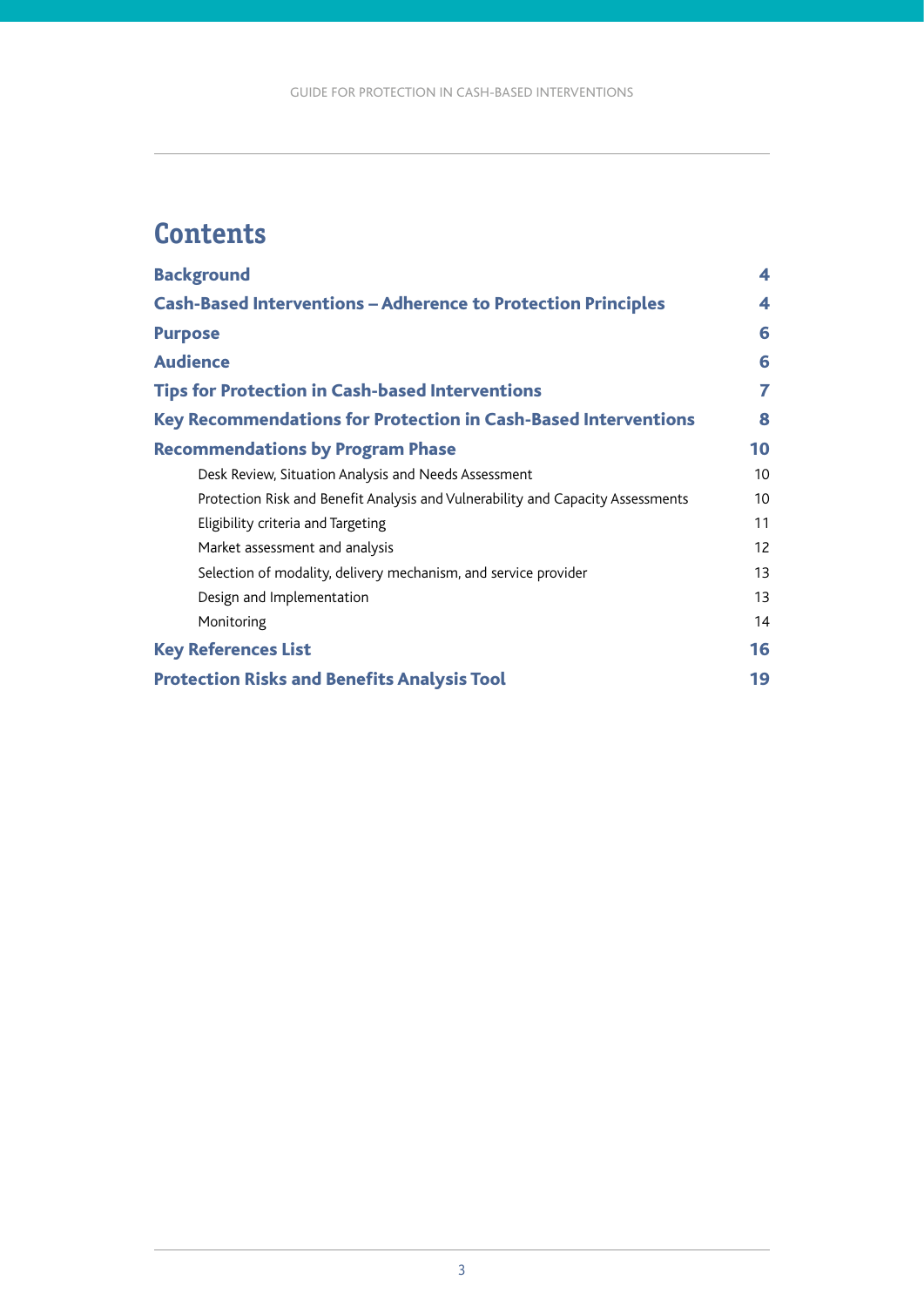# <span id="page-3-0"></span>**Background**

The UNHCR-led inter-agency project on cash and protection and multi-purpose cash grants is part of the global Enhanced Response Capacity (ERC) funding stream of the European Commission Humanitarian Aid and Civil Protection department (ECHO). The project, which runs from 2014 to end 2015, aims to strengthen the capacity of humanitarian agency staff and improve upon tools used for monitoring protection risks and benefits in cash-based interventions (CBI).

The UNHCR ERC project aims to address two areas of CBI and protection in humanitarian response: minimizing the protection risks and maximizing the protection benefits of CBI, and exploring the use of CBI to contribute to protection outcomes. The project engages key organizations in the CBI and protection communities of practice to review, adapt and share existing tools, conduct field research and deploy experts to current emergencies.

# **Cash-Based Interventions – Adherence to Protection Principles**

Humanitarian practitioners in all sectors should be familiar with the Sphere Protection Principles. Integrating these principles throughout the program cycle can help ensure that protection risks and benefits are considered in CBI, as part of all humanitarian assistance and protection.

Sphere Protection Principles:

- I Avoid exposing people to further harm as a result of your actions.
- II Ensure people's access to impartial assistance in proportion to need and without discrimination.
- III Protect people from physical and psychological harm arising from violence and coercion.
- IV Assist people to claim their rights, access available remedies and recover from the effects of abuse.

These principles have informed the definition of key areas for protection mainstreaming: *safety and dignity; meaningful access; accountability; participation and empowerment*.

UNHCR and many NGOs promote a *community-based* protection approach, or the meaningful engagement and ideally, leadership, of crisis-affected communities supported by humanitarian actors to identify protection risks, self-protection capacities, and joint prevention and mitigation. Linked to this, protection actors seek to mainstream an *age, gender and diversity* approach to aim for the equal enjoyment of rights by all crisis-affected people, and to integrate this into accountability frameworks.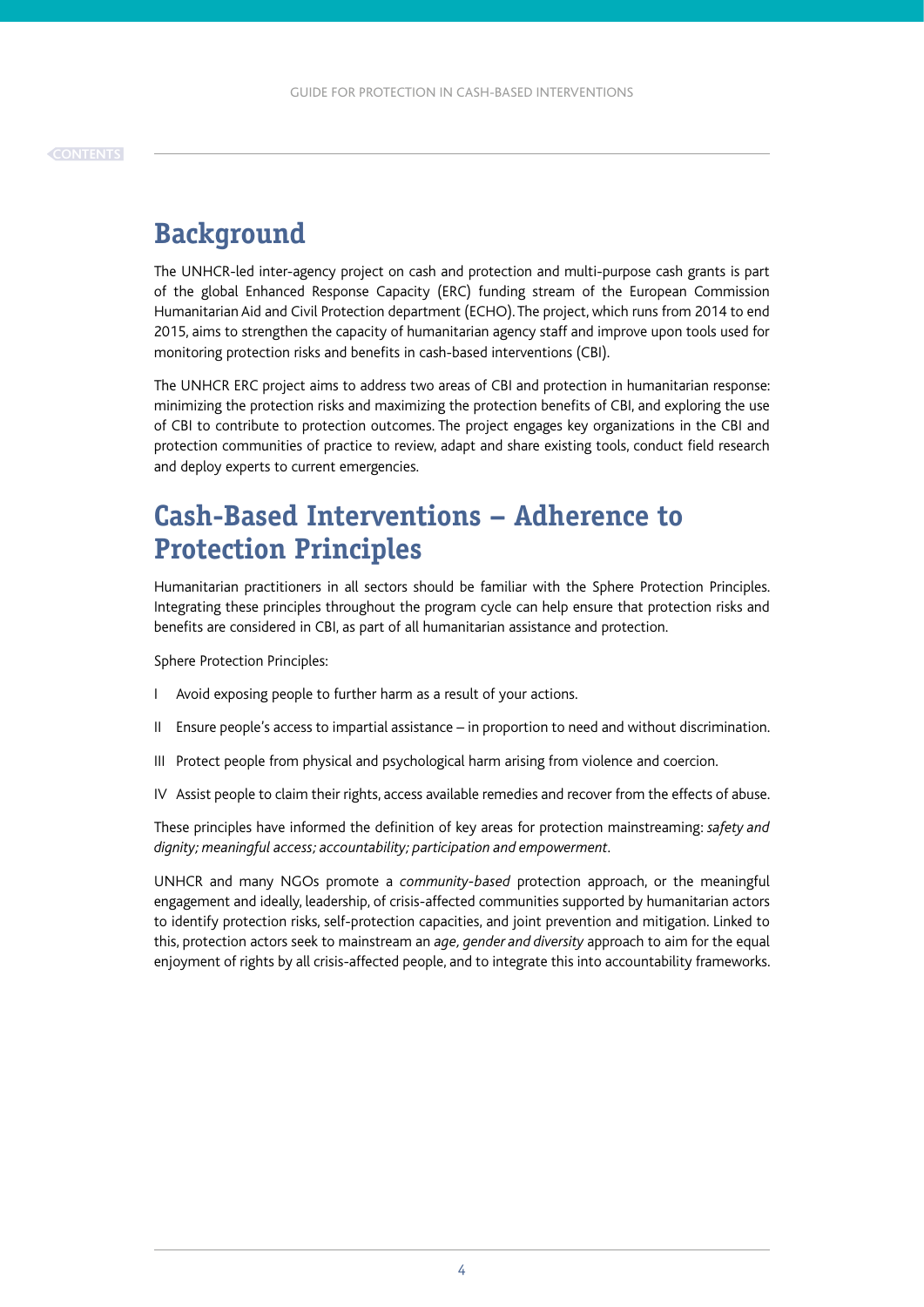The Global Protection Cluster has defined a protection continuum with three levels, which can be applied to any sector, with any modality of delivery. Here it is applied to cash-based programming:

- Protection mainstreaming is the process of incorporating protection principles and promoting meaningful access, safety and dignity in humanitarian programs using CBI, which could be intended to meet one or multiple basic needs and/or support livelihoods.
- **•** Protection integration is the design of humanitarian programs, including CBI and other activities, to support both protection and assistance objectives, and to actively contribute to reduce the risk and exposure of the affected population. CBI could contribute to economic objectives, protection objectives, or both.

Example: CBI and complementary activities with economic objectives (purchase food and other basic needs items, protect or restock assets) and protection objectives (prevent negative coping mechanisms including transactional and survival sex, exploitative/ hazardous labour, child labor).

• Stand-alone protection programs have specific protection objectives. They aim to help prevent and respond to protection concerns such as violence, exploitation, deprivation or discrimination and to support beneficiaries to enjoy their rights.

Examples: Monitoring compliance with International Humanitarian Law; Rule of Law programs; registering refugees; medical, legal and psychosocial care for survivors of sexual violence.

Cash-based interventions could be used in any of the three above areas of the protection continuum.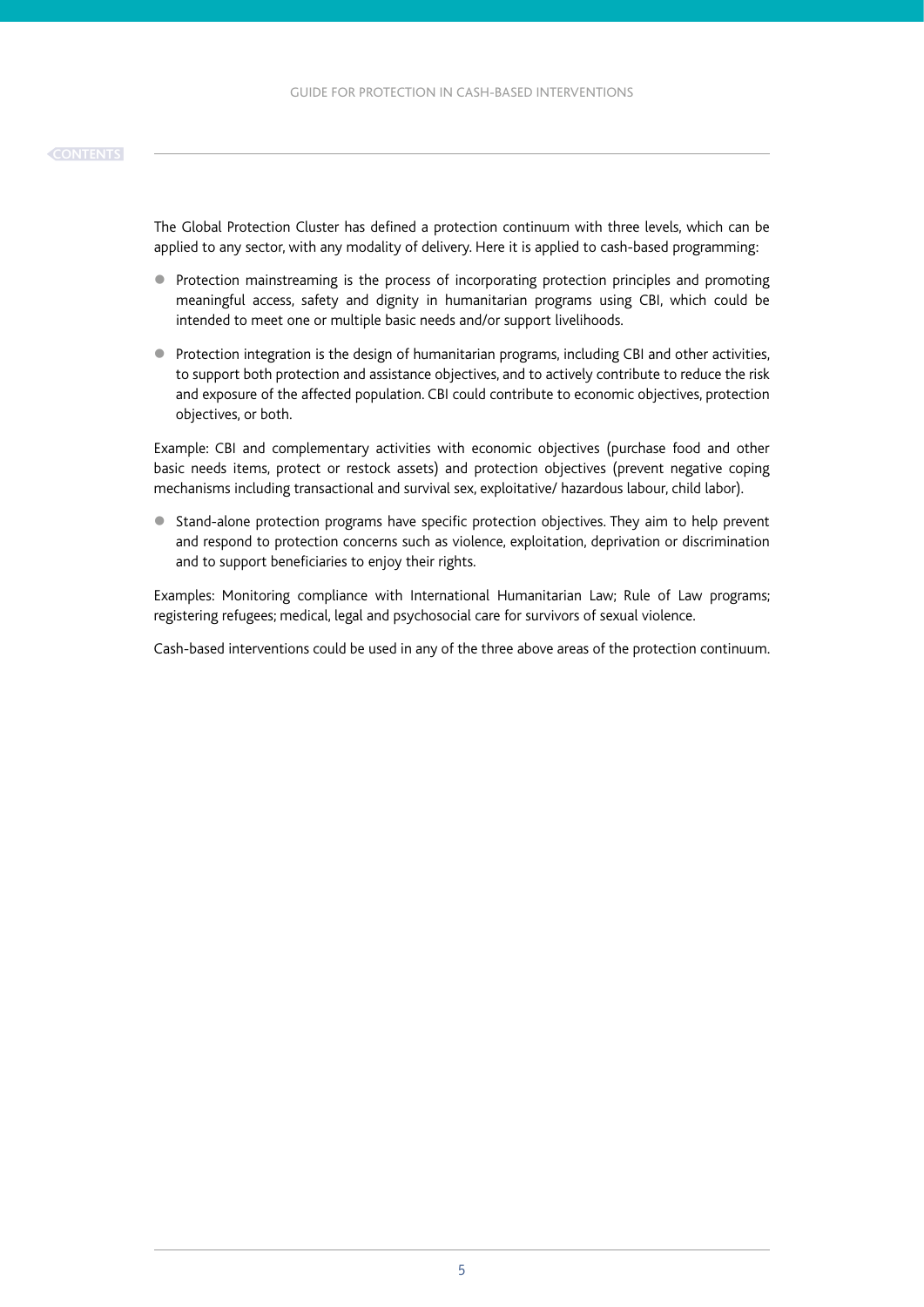# <span id="page-5-0"></span>**Purpose**

This guide identifies *minimum necessary information and key resources* needed to help humanitarian practitioners ensure that protection risks and benefits are considered and monitored throughout the CBI program cycle, using a community-based approach and participatory methods as much as possible. It can help to inform CBI in any program context: protection mainstreaming into sectoral programs e.g. nutrition or shelter with a voucher component; joint programs focused on protection and sectoral outcomes e.g. protection and livelihoods including asset recovery grants; and standalone protection programs, e.g. child protection programs that include cash transfers to caretakers.1

Specifically, this guide addresses:

#### **Reducing risks:**

- Programs with CBI incorporate protective design, implementation and monitoring elements so that the program does not increase, and rather helps to mitigate, risks for beneficiaries or persons of concern.
- Design ensures that the introduction of cash does not exacerbate community tensions and relationships between beneficiaries and non-beneficiaries of assistance, and monitoring of risks leads to program adjustments as necessary.

#### **Enhancing benefits:**

- Design and revision of programs so that CBI enhances protection benefits such as improved household and community relations, dignity through choice, and safe, impartial access to assistance.
- Programs should build upon the inherent potential of CBI a modality that enables the choice of affected people to use humanitarian aid as they see fit – to contribute to participation, accountability and meeting the needs of different groups and individuals.

Reducing protection risks and enhancing protection benefits should be viewed through an age, gender and diversity lens, to ensure that individuals and groups are able to equitably access assistance. Diversity refers to ethnic background, nationality, sexual orientation, gender identity, ability, health, social status, skill and other specific personal characteristics.

 $\bullet$  The final section provides introductory information on designing protection indicators for programs using CBI, but this guide will not address in-depth the use of CBI to contribute to protection outcomes. For more information on the contribution of CBI to protection, please refer to the other products of the UNHCR ERC cash-based interventions project: research and deployment reports examining the impact of cash-based programming with protection objectives.

# **Audience**

Program managers and technical experts across all areas or sectors of humanitarian response who use cash-based interventions in their programs.

Protection experts who use CBI in protection activities or programs, or who advise other sector colleagues on mainstreaming protection in CBI.

<sup>1</sup> For more information on the "protection continuum," please refer to the Global Protection Cluster Protection mainstreaming Task Team Training Package.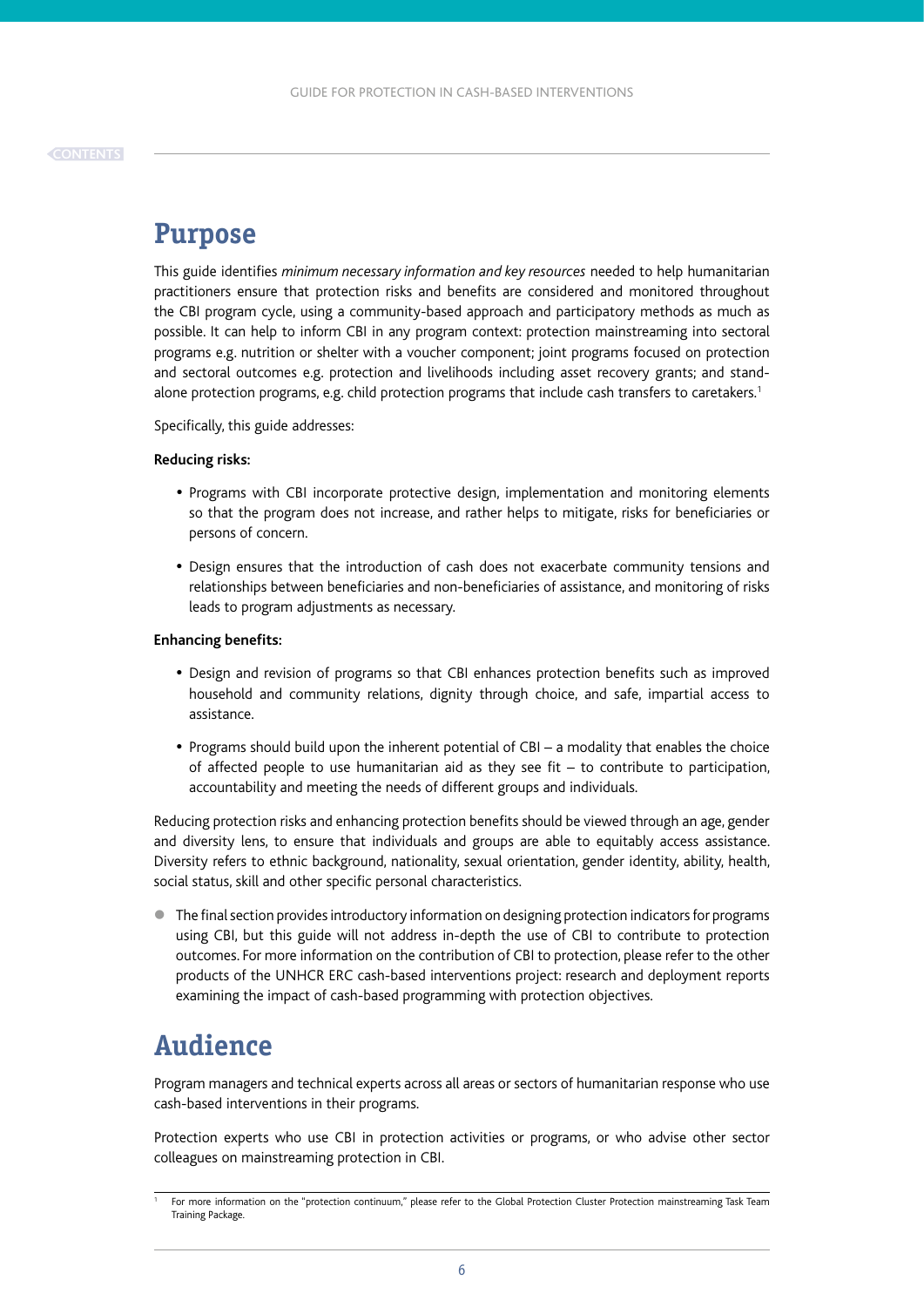# <span id="page-6-0"></span>**Tips for Protection in Cash-based Interventions**

## **Identifying, monitoring and mitigating protection risks and maximizing protection benefits**

- 1 Include affected communities as **participants** in all phases of the program cycle. Ensure that crisis-affected populations identify their own protection risks and benefits and self-protection mechanisms. Consider if the program could be community-led. Explain program goals to all community members, including non-beneficiaries.
- 2 Consider whether CBI will create or exacerbate **protection risks and benefits** for **individuals, households and communities**, and to what extent new risks could be mitigated by affected communities, humanitarian agencies and duty-bearers (governments) and/or by complementary program activities. Compare risks and benefits of cash, vouchers, in-kind, and no material intervention, e.g. limiting assistance to advocacy or services.
- 3 Apply an **age, gender and diversity** lens to assessments, targeting, design, implementation, monitoring and accountability, to ensure that people with specific needs and protection risks are identified. Engage a sample of all community members, with an AGD lens, in ensuring that mitigation strategies are incorporated into design based on risks and benefits identified in assessments.
- 4 **Cash and Protection colleagues should work together**, particularly during assessment, design and monitoring and evaluation. Include minimum protection questions throughout the program cycle, as outlined in the next sections.
- 5 Design CBI along with **complementary activities and services** particularly if specific protection objectives are part of program design. Research has shown that CBI can contribute to protection outcomes including prevention of family separation, local integration, and improved household and refugee-host relations when combined with other activities e.g. livelihoods, psychosocial and education support and/or advocacy.
- 6 Consider **personal data protection** and the risks of sharing beneficiary data with government and/or the private sector, and incorporate data protection principles throughout the program cycle.
- 7 Embed **monitoring of identified protection risks and benefits** into program monitoring processes and post-distribution monitoring (PDM) or similar tools.
- 8 Establish an **accountability framework**, not limited to the cash-based component of programs, including a multi-channel **feedback mechanism**. Ensure that staff know how to deal with different types of feedback, including referrals for psychological and protection services and support.
- 9 **Train staff and partners** on the prevention of sexual abuse and exploitation and child safeguarding, including on referral pathways to protection and psychological services.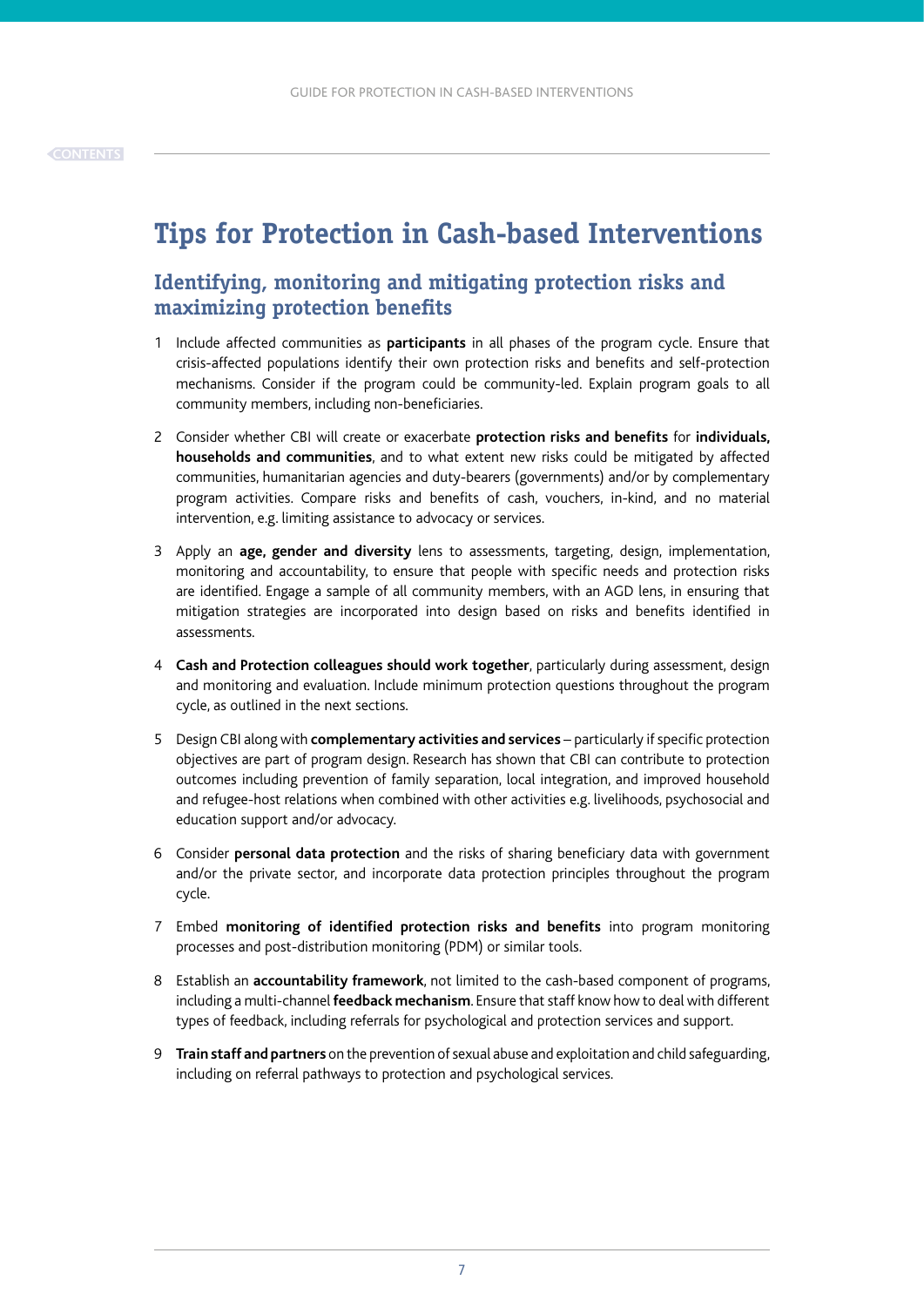# <span id="page-7-0"></span>**Key Recommendations for Protection in Cash-Based Interventions**

This chart reflects the basic steps of the program cycle for all programs, e.g. sectoral, multisectoral and/or protection stand-alone programmes, which include cash-based interventions. Thus, the names and breakdown of the cycle may not reflect the exact terminology used by each sector, but should cover the typical phases that humanitarian practitioners and affected communities go through to design, implement and monitor programmes.

The critical recommendations are listed for each phase. Further necessary information by phase, as well as further details on those recommendations listed here, is available in the UNHCR ERC Cash and Protection Guide.

### **Throughout the Program Cycle:**

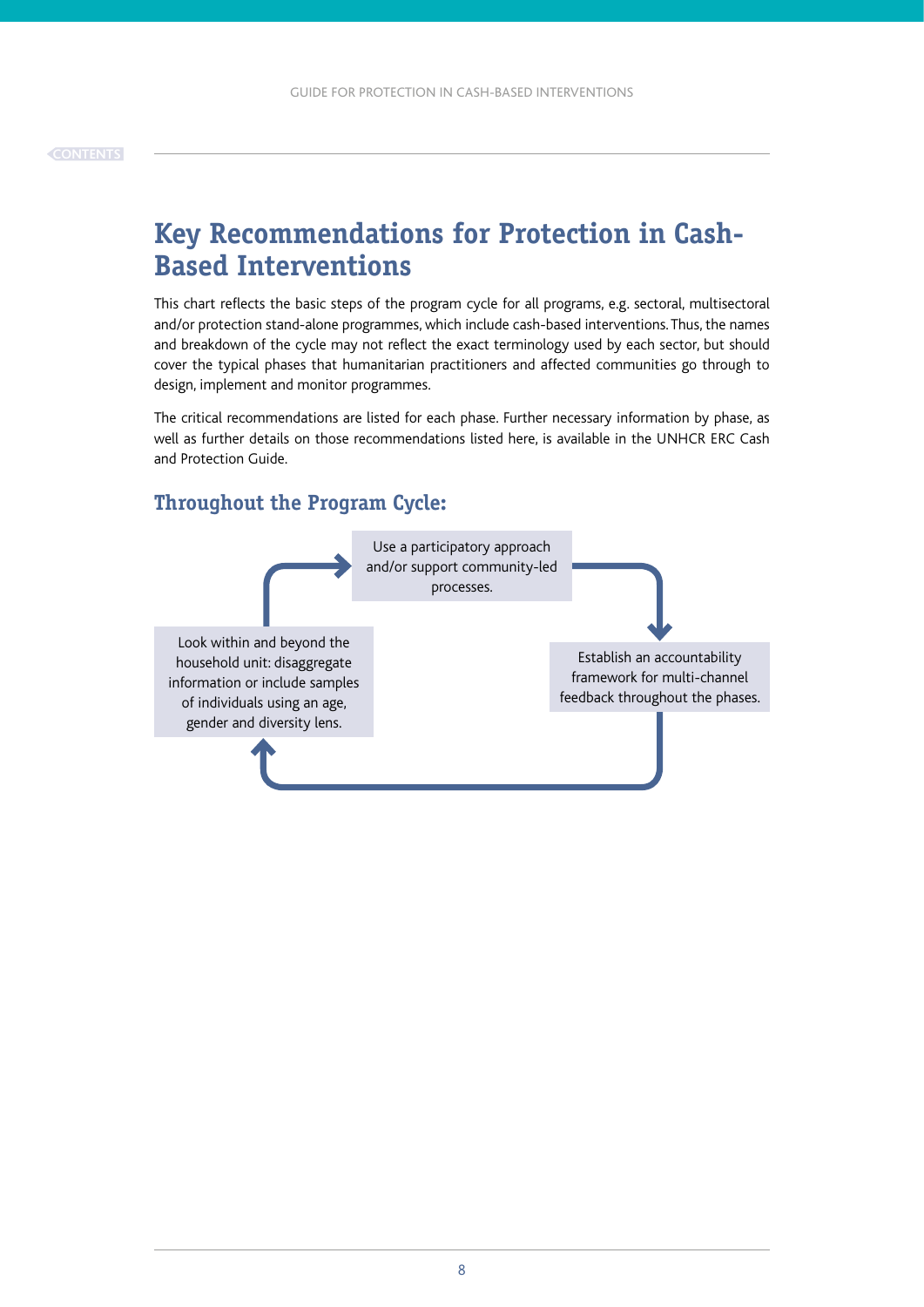| <b>Desk Review</b><br>and Needs<br><b>Assessment</b>   | Gather situational protection information on the major risks for the affected<br>population (what and for whom), sources of risks, and any community-based<br>or self-protection mitigation mechanisms. |
|--------------------------------------------------------|---------------------------------------------------------------------------------------------------------------------------------------------------------------------------------------------------------|
|                                                        | This information could come from e.g. protection needs assessments, case<br>management, feedback mechanisms.                                                                                            |
|                                                        | Flag any information on economic or livelihoods-related root causes of<br>protection risks.                                                                                                             |
| Risk,                                                  | Create a context-specific protection risk and benefit analysis.                                                                                                                                         |
| <b>Vulnerability &amp;</b><br><b>Capacity Analysis</b> | Analyse relative importance (likelihood and impact) and manageability<br>(prevention or mitigation) for different groups and individuals.                                                               |
|                                                        | Discuss the differences and overlaps between specific needs, protection risks,<br>and economic vulnerability.                                                                                           |
| <b>Eligibility criteria</b><br>and Targeting           | Identify and assess people with specific needs or protection risks, and refer<br>them to other assistance if CBI is not relevant for them.                                                              |
|                                                        | Build in the flexibility to accept ongoing protection referrals, beyond the initial<br>assessment and targeting.                                                                                        |
|                                                        | Use a combination of targeting methods (e.g. community-based,<br>administrative) to improve access and inclusion.                                                                                       |
| <b>Market Analysis</b>                                 | Analyse access to goods and services with an AGD lens. Compare this<br>information with protection needs assessments.                                                                                   |
|                                                        | Analyse market systems related to protection, e.g. alternative care, health, legal<br>services, transport, education, birth registration.                                                               |
|                                                        | Analyse the potential protection risks and benefits of market interactions in<br>the community and among traders.                                                                                       |
| <b>Modality</b><br>and Delivery                        | Ensure that modality and delivery mechanism selection reflects identified<br>protection risks and benefits.                                                                                             |
| <b>Mechanism</b>                                       | Consider alternative delivery mechanisms for certain individuals or groups as<br>necessary.                                                                                                             |
|                                                        | If no safe, feasible delivery mechanisms exist for CBI, consider in-kind<br>assistance, and vice versa.                                                                                                 |
| <b>Design and</b><br>Implementation                    | Ensure that programme design mitigates potential risks identified in<br>assessments.                                                                                                                    |
|                                                        | Design and adjust the frequency and amount of transfers to address the<br>economic drivers of vulnerability, and according to beneficiary preferences.                                                  |
|                                                        | Include data protection, confidentiality and opt-out clauses in service<br>agreements and SOPs.                                                                                                         |
| <b>Monitoring</b>                                      | Build a monitoring system and an accountability framework on the basis of<br>identified protection risks and benefits.                                                                                  |
|                                                        | Examine how CBI may mitigate protection risks and maximize protection<br>benefits.                                                                                                                      |
|                                                        | Consider any changes in protection risks and benefits, specific needs, vulnerability<br>and capacity to cope, and re-consider programme design as appropriate.                                          |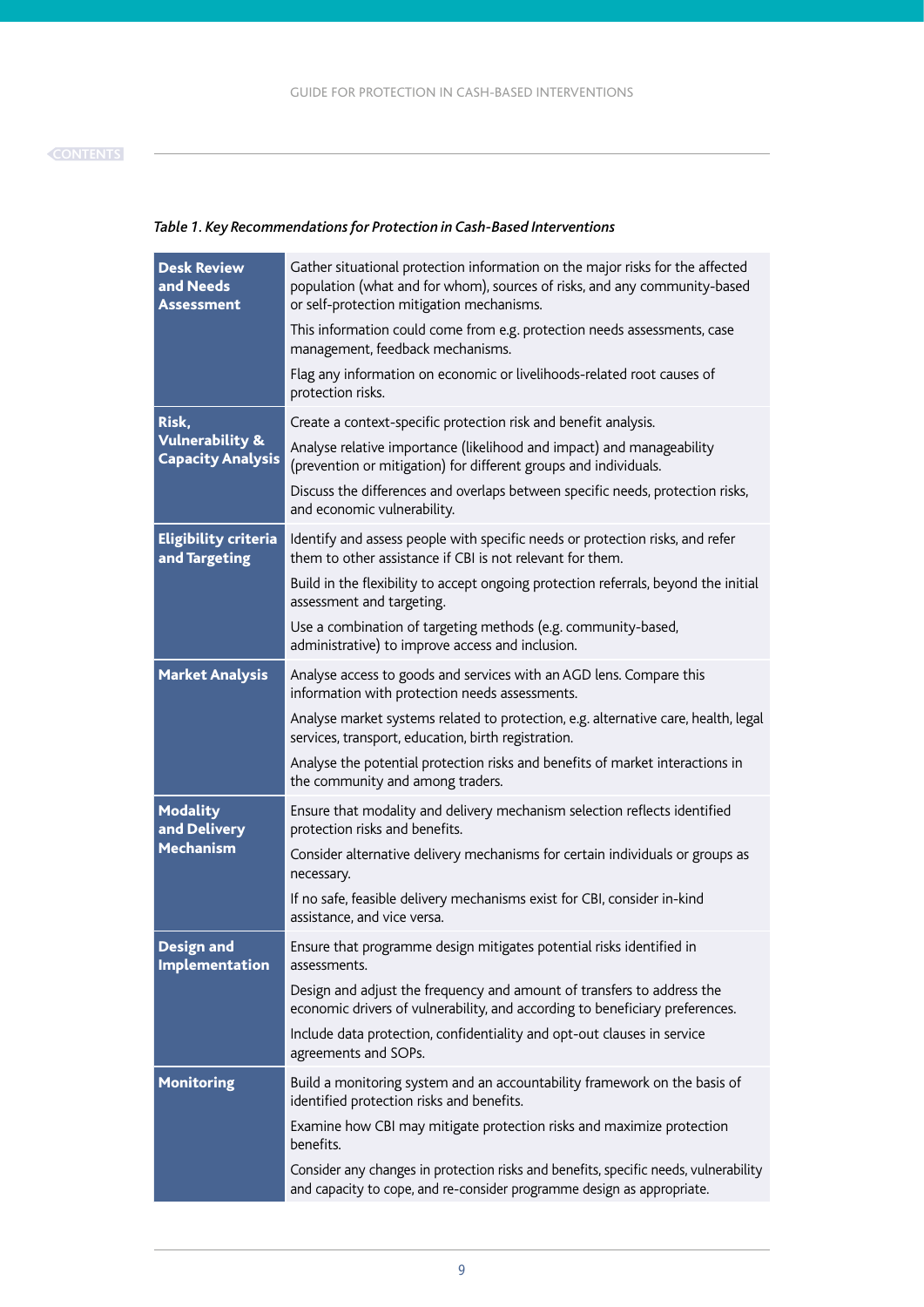# <span id="page-9-0"></span>**Recommendations by Program Phase**

Please note that the following recommendations are sorted according to their most applicable program phase, but many apply to multiple phases of the program cycle, e.g. before and during the design phase, throughout implementation, and embedded within regular monitoring.

Similarly, some of the phases below should occur concurrently: market assessment, protection risk and benefit analysis, and vulnerability assessment typically overlap in time and form the "response analysis" phase of the program cycle. Please consider recommendations to thus not be limited to one phase, and learning from one assessment should inform another and ideally be conducted together to avoid assessment fatigue.

For all phases, please refer back to the top tips above and in particular, ensure community participation and ideally leadership, consider different age, gender and diversity characteristics, and consult with protection colleagues when possible.

**For each phase below:** *Have you considered the key recommendations? If not, pause until these can be addressed and consult protection colleagues as needed.*

### **Desk Review, Situation Analysis and Needs Assessment**

- $\rightarrow$  Gather situational protection information on the major protection risks for the affected population (what and for whom), sources of risks, and any community-based or self-protection mitigation mechanisms. This information could come from protection colleagues, and major sources include: protection needs assessments, case management, protection monitoring, feedback mechanisms, and protection response monitoring and evaluation. Consider both pre-existing and new protection information sources.
- Ä Flag any information from the above showing that root causes of protection issues are linked to livelihoods and/or economic needs.

### **Protection Risk and Benefit Analysis and Vulnerability and Capacity Assessments**

#### **These may be separate or joint assessments / analyses. They should be updated regularly.**

- Ä Create a context-specific protection risk and benefit analysis. (See Tool in Annex.)
- Ä Analyze relative importance (likelihood and impact) and manageability (prevention or mitigation) for different groups and individuals.
- Ä Discuss the differences and overlaps between specific needs, protection risks, and economic vulnerability with communities and with Protection and Sector/Cash colleagues.
- $\rightarrow$  Engage communities in the definition of vulnerability and who is vulnerable in a given situation and community.
- Ä Examine different aspects of vulnerability (physical, social, economic and environmental) and analyze which aspects could be addressed through CBI, if any.
- $\rightarrow$  Analyze potential shifts in household and/or community dynamics resulting from the introduction of assistance, and ask communities how they would prevent or mitigate tensions.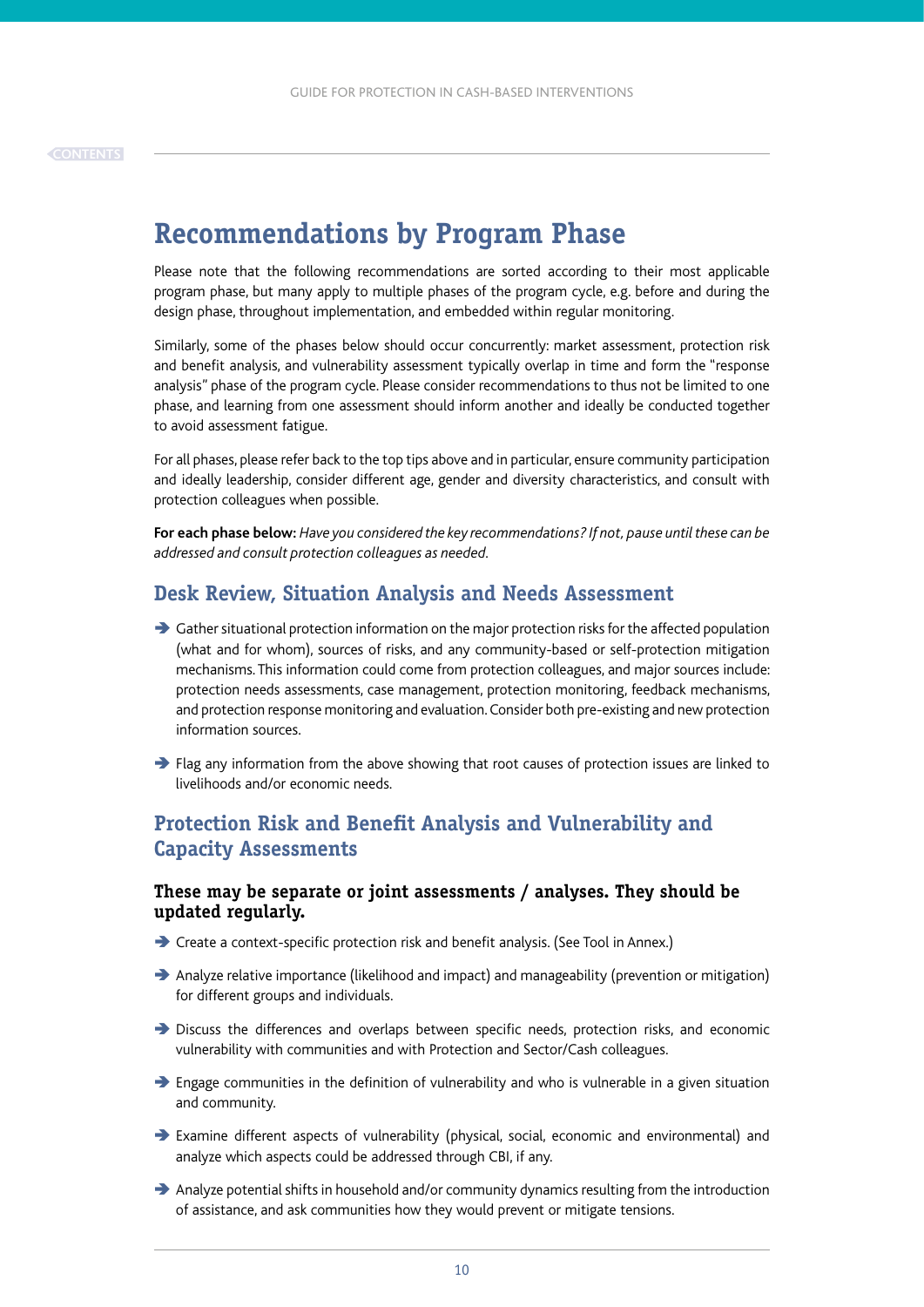### <span id="page-10-0"></span>**Eligibility criteria and Targeting**

- Ä People with specific needs or protection risks should always be identified and assessed, and referred to other assistance if CBI is not relevant for them.
- Ä During the process for setting eligibility criteria for CBI, people with specific needs within the affected communities should be identified and assessed. Specific needs such as those for pregnant and lactating women, older people, or minorities will not always correlate with economic vulnerability, but the assessing agency can make referrals for other assistance as necessary.
- $\rightarrow$  Similarly, people with context-specific protection risks such as the increased risk of recruitment of boys into armed groups, and of early marriage for girls, are not necessarily economically vulnerable or poor. On the other hand, economic vulnerability and marginalization may be part of the root causes of protection risks. If targeting CBI to the most vulnerable within households or communities would increase their protection risks, and there are no feasible mitigation measures in terms of program design:
	- <sup>Ä</sup> Aim for indirect benefits to these individuals based on identified protection risks, e.g. encouragement of the use of CBI for improved household nutrition or the purchase of heating that will benefit all household members;
	- <sup>Ä</sup> Refer these individuals or households to alternative or complementary activities/services, based on assessments, in which they can participate directly, e.g. social activities or friendly spaces for adolescent girls or women, or training courses for both male and female heads of household or for both refugee and host households;
	- $\rightarrow$  Consider CBI for all of the affected community(ies) if resources allow.
- Ä Consider including those on the border of the "most vulnerable" threshold used to determine eligibility, especially when those individuals or households are engaging in negative coping mechanisms that might decline with cash assistance.
- $\rightarrow$  Build in the flexibility to accept ongoing protection referrals, beyond the initial assessment and targeting, from protection actors.
- Ä Aim to use a combination of targeting methods (e.g. community-based, administrative) to improve access and inclusion.
- Ä Even when community-based targeting is not feasible or appropriate, engage communities in the targeting process. Communities can, for example:
	- <sup>Ä</sup> Validate indicators or criteria that have emerged from statistical analysis or expert task forces;
	- <sup>Ä</sup> Provide feedback on whether people agree with the targeting approach (and therefore whether it will work in practice or will generate large numbers of complaints);
	- $\rightarrow$  Indicate how questions on specific indicators should be asked;
	- <sup>Ä</sup> Determine whether the proposed approach will miss any important factors in vulnerability or vulnerable groups;
	- <sup>Ä</sup> Test questionnaires and other data collection tools to identify and improve questions that might be sensitive or unclear;
	- <sup>Ä</sup> Pre-screen cases that have appealed exclusion by a first stage of targeting, if appropriate.
- $\rightarrow$  Ensure that a complaints and feedback mechanism is in place and known to the wider community (beneficiaries and non-beneficiaries) before the targeting is carried out and before any changes in process or criteria.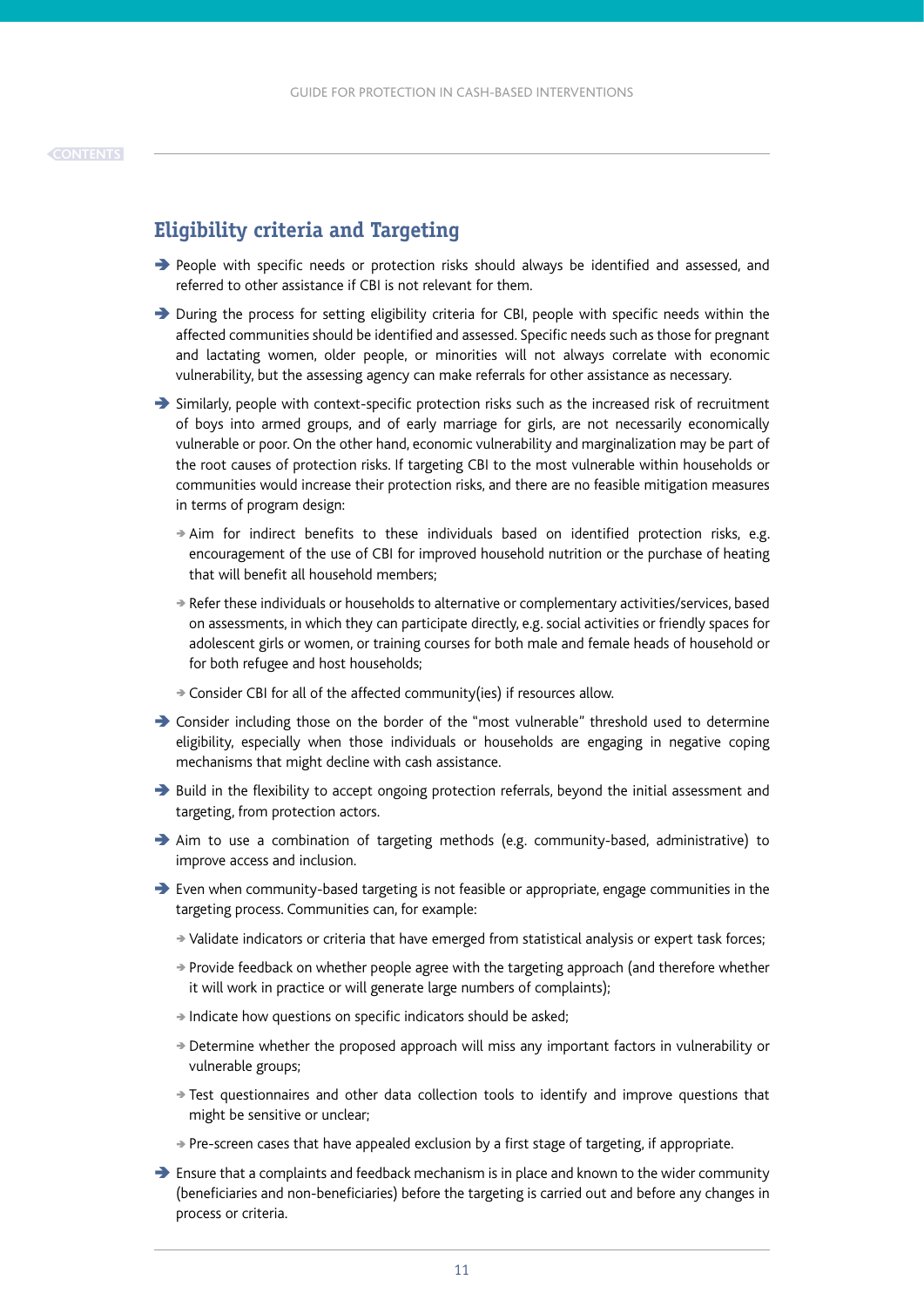### <span id="page-11-0"></span>**Market assessment and analysis**

- Ä Analyze access to goods and services with an AGD lens. Compare this information with protection needs assessments. Determine what can be done to reduce risks, and build upon or improve selfprotective capacities.
	- $\geq$  Consider obstacles such as the need to pay others to pick up and deliver goods, e.g. for people with disabilities.
	- <sup>Ä</sup> Analyze market systems related to protection, e.g. alternative care, health, legal services, transport, education, birth registration. Consider whether supply can meet demand in those markets.
	- <sup>Ä</sup> Analyze whether there are obstacles for certain groups to access certain shops or traders.
	- <sup>Ä</sup> Analyze security risks for beneficiaries en route to/from and at the market, e.g. violence including SGBV, extortion at checkpoints, attacks.
	- $\rightarrow$  Determine whether beneficiaries will be able to reach and return home from the market(s)/ shops within daylight hours. If they cannot go on foot, consider if they can afford safe, secure transport or if the cost would need to be included in a transfer.
	- $\rightarrow$  Determine whether the market operates all year/day long. Do operating hours and seasons impact beneficiaries' access? Are there certain times of the year the market(s) become more difficult to access? Why and which households/individuals are most affected?
	- $\rightarrow$  Analyze restrictions of movement, including who is affected and how their movement is restricted.
	- <sup>Ä</sup> Assess the opportunity costs/savings to access the local market and compare with in-kind distributions if appropriate.
- Ä Analyze the potential protection risks and benefits of market interactions in the community or among traders. Explore whether existing social tensions might be mitigated through economic connectivity / interdependence. Consider if the selection of traders could create or exacerbate tensions among traders and/or between traders and beneficiaries.
- $\rightarrow$  Consider how the program could be inclusive of small traders, who are often women.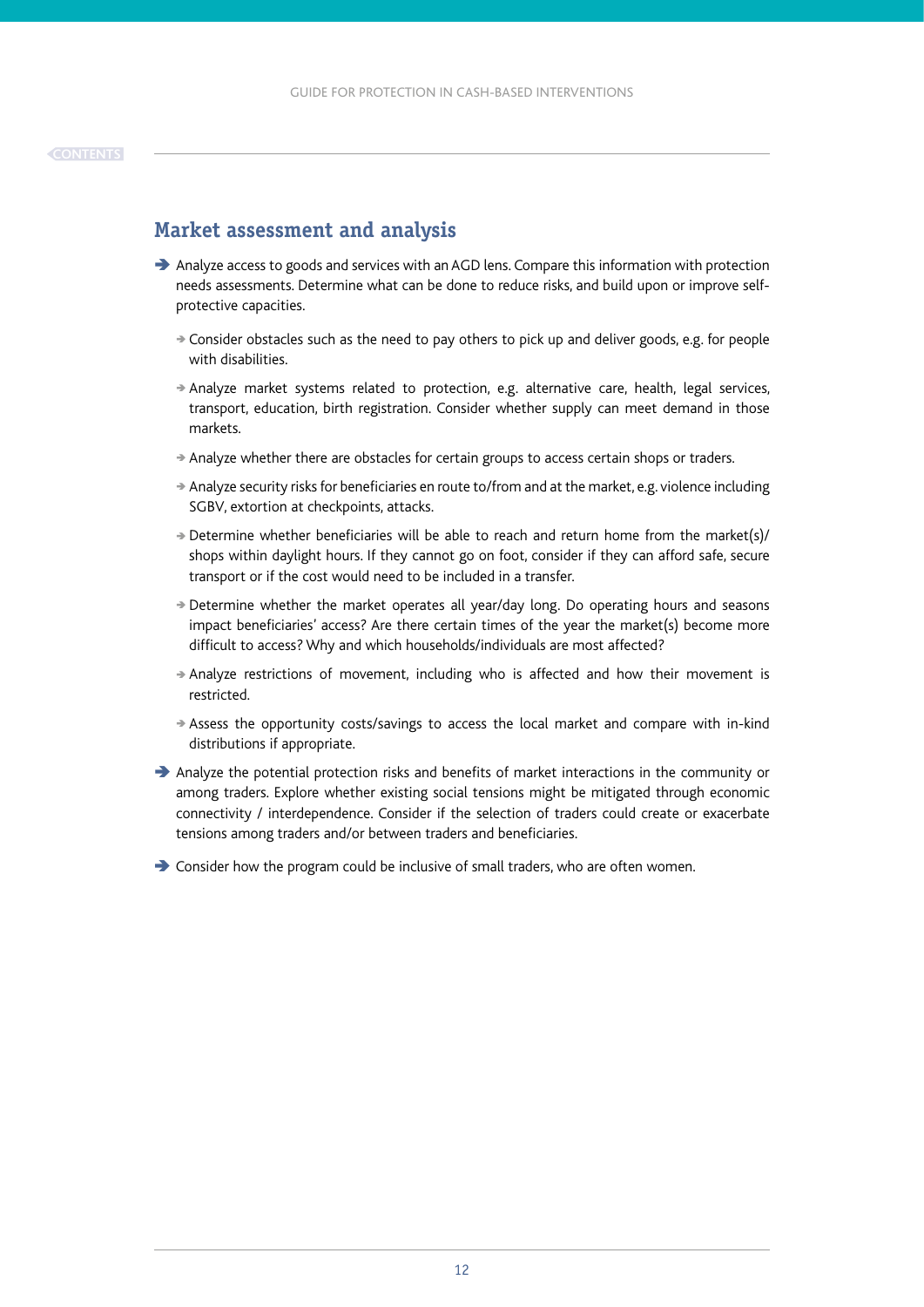### <span id="page-12-0"></span>**Selection of modality, delivery mechanism, and service provider**

This information applies to the selection of modality/ies and, if CBI will be used, the selection of delivery mechanism/s.

- $\rightarrow$  Ensure that modality and delivery mechanism selection reflects identified protection risks and benefits.
- Ä Consider the "portability" of assets in the case of cyclical or continued displacement when choosing the modality and delivery mechanism, i.e. cash may be more appropriate than in-kind.
- $\rightarrow$  Consider the available delivery mechanisms when choosing the modality -- and/or ensure operational flexibility to change modality if necessary. If no safe, feasible delivery mechanisms exist for CBI, consider in-kind assistance, and vice versa.
- Ä Consider alternative delivery mechanisms for certain individuals or groups as necessary.
- $\rightarrow$  Include the option of a registered alternate recipient if necessary and requested by beneficiaries.

### **Design and Implementation**

Ä Ensure that program design mitigates potential risks identified in assessments.

#### **Transfer amount, frequency and duration**

- Ä Design and adjust the frequency and amount of transfers to address the economic drivers of vulnerability, and according to beneficiary preferences.
- $\rightarrow$  Allow for ad hoc adaptation of amount, frequency and duration as protection risks change or arise.
- Ä Consider whether different seasons e.g. climatic, social, or nutritional may require different transfer frequencies and amounts.
- $\rightarrow$  Identify the transaction costs, both formal and informal, for important transactions and consider this when determining transfer values.
- Ä Educate beneficiaries on use, frequency, and duration of the CBI.

#### **Working with third parties – markets, governments and private sector**

- Ä Analyze the potential risks and mitigation factors for sexual exploitation and abuse and illegal taxation by traders, financial service providers, or others involved in the delivery process.
- $\rightarrow$  Raise awareness within the beneficiary population and wider community regarding standards of behavior they should expect from the humanitarian organization's staff, partners and third party representatives.
- $\rightarrow$  Ensure that traders are aware of standards for respectful treatment of recipients, including those with specific needs.
- $\rightarrow$  If working with a government-led cash response, including feeding into existing social protection delivery systems, advocate for the same protection considerations by all implementing actors throughout the project cycle.
- $\rightarrow$  Link with and build the capacity of national social protection systems, advocating for inclusivity of people with specific needs and protection risks.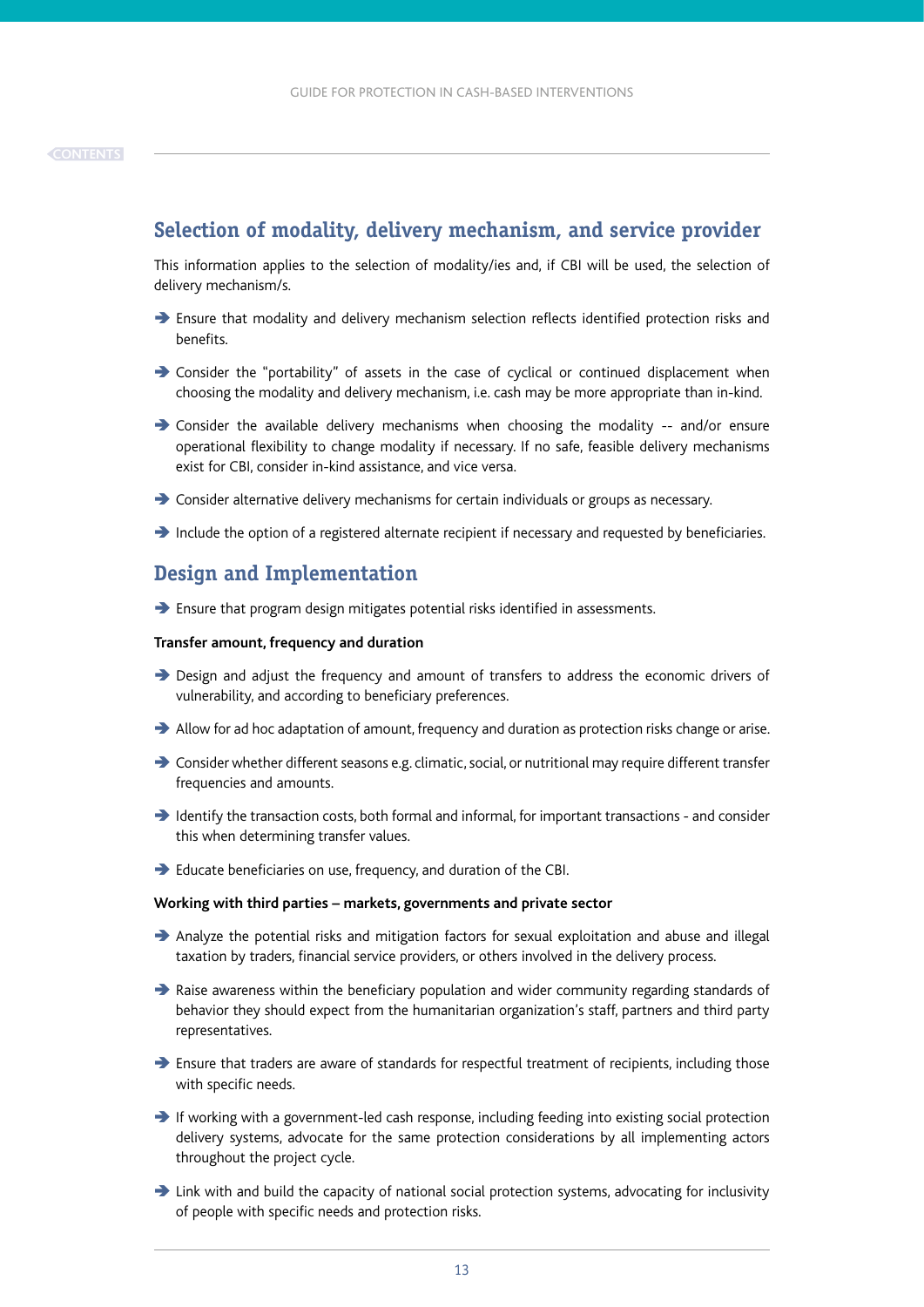#### <span id="page-13-0"></span>**Gender, child protection, protection of women – designing for outcomes**

- $\rightarrow$  Conditionality of cash transfers does not necessarily contribute to child protection, enrolment in school or improvements in well-being. Discuss conditionality with the target population, and consider data from protection and gender analyses.
- Ä If child labor is an issue, explore root causes, and design complementary activities. An increase in household purchasing power (cash) does not always result in reduction of child labor.
- $\rightarrow$  Engage with beneficiaries to understand if the perceived benefits from CBI (and particularly cash) outweigh the perceived benefits of engaging in more lucrative and readily available forms of work, such as child labor and transactional sex.

#### **Data protection**

- $\rightarrow$  Establish data protection measures and data sharing protocols.
- $\rightarrow$  Include data protection and confidentiality clauses in service agreements and SOPs.
- Ä Include opt-out clauses in case of protection concerns, and include language on participation and accountability in service agreements and SOPs. Determine whether partners or third parties will manage any complaint or feedback mechanisms.
- Ä If project-specific ID cards, electronic cards or paper vouchers are created, exclude sensitive information such as ethnicity and tribal affiliation.

### **Monitoring**

- $\rightarrow$  Build a monitoring system and an accountability framework on the basis of protection risks and benefits identified in assessments.
- $\rightarrow$  Consider two types of indicators when designing the monitoring system:
	- $\rightarrow$  Reduction of protection risks 1: How mitigation measures for protection risks in CBI are working. These measures would be part of design, as a result of protection risk and benefit analysis or similar information.
	- <sup>Ä</sup> Reduction of protection risks 2: How cash-based interventions could help mitigate protection risks, and how cash could enhance people's capacities to cope. Complementary advocacy could contribute to reducing protection threats.
	- $\rightarrow$  Result or impact indicators for protection benefits: These should be context specific and developed as a result of discussions with affected populations, and based on the program objectives.
- $\rightarrow$  In addition to program monitoring, check the local market prices of food and other critical goods and/or services, and discuss with the beneficiary community and traders. Have CBI affected the local markets positively or negatively, and is any mitigation required? Have there been rental price spikes, which could trigger evictions?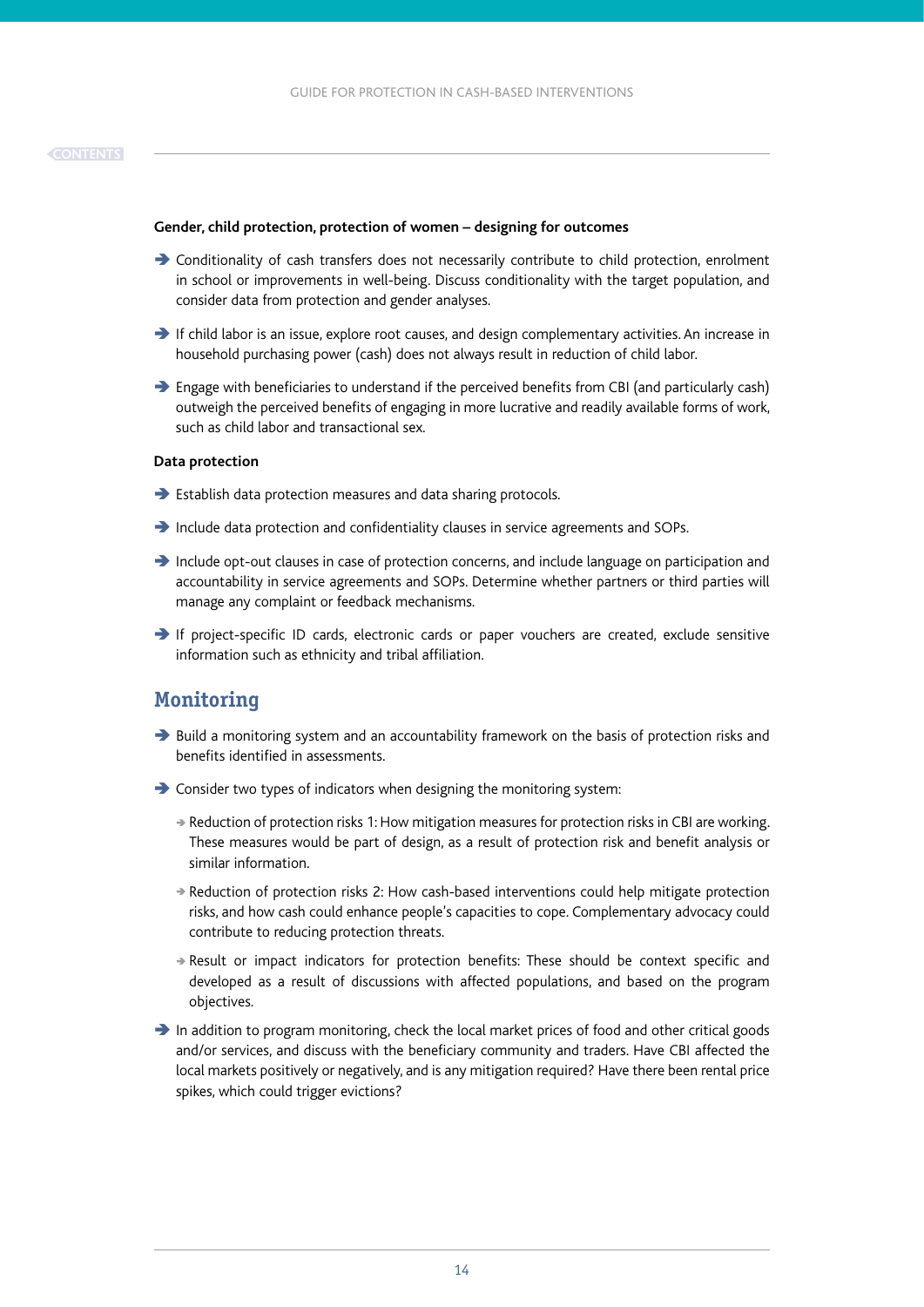- $\rightarrow$  Consider any changes in protection risks and benefits, specific needs, vulnerability and capacity to cope, and re-consider program design accordingly.
	- $\rightarrow$  Have there been any changes in negative coping mechanisms as a result of the CBI (according to beneficiaries and other community members)?
	- <sup>Ä</sup> Have you heard about any unintended consequences of the CBI that may require program adaptation and/or that would require referral to psycho-social, mental or physical health staff?

Examples of red flag indicators for cash-based interventions that could be included in a monitoring system:

- **P** percentage of children receiving cash transfers dropping out of school to carry out income generating activities
- **Journal incidents of adult carers taking funds from children in their care number of children whose cash** has been stolen
- **R** reports of feeling at risk of e.g. harassment, restriction, security, or abuse as a result of the intervention
- **P** reports of increased intimate partner violence linked to injection of cash in the household
- **For** reports of increased tensions within or between communities as a result of the intervention

These incidents indicate serious protection risks or violations, and their linkage to assistance (CBI or other) should be explored with and by affected communities.

#### **Information on these incidents could come from the following:**

Protection information sources, directly or through protection colleagues and partners: protection needs assessments, case management, protection monitoring, feedback mechanisms (formal and informal), and protection response monitoring and evaluation.

And/or typical information sources for programs using cash-based interventions, such as: monitoring, e.g. post-distribution monitoring of process and results, evaluations, feedback mechanisms (formal and informal), and partners.

Using several sources and methods (e.g. focus group discussions, household questionnaires, anonymized population data) will triangulate information and provide a more comprehensive picture.

#### **In case of red flag incidents indicating serious protection risks or violations:**

- $\rightarrow$  Halt activities that are causing harm.
- $\rightarrow$  Check in with beneficiaries and other community members.
- Ä Identify self-protective or existing, community-based local mitigation measures that are already in process or that could be supported, if this would not contribute to further harm or stress.
- $\rightarrow$  Adapt, re-design and pause the program if necessary. Provide referrals as necessary.
- $\rightarrow$  If there is no feasible mitigation measure or revision of program design, halt the program.

Incidents can be quantified (e.g. number of reports or percentage of the population reporting …) for reporting purposes.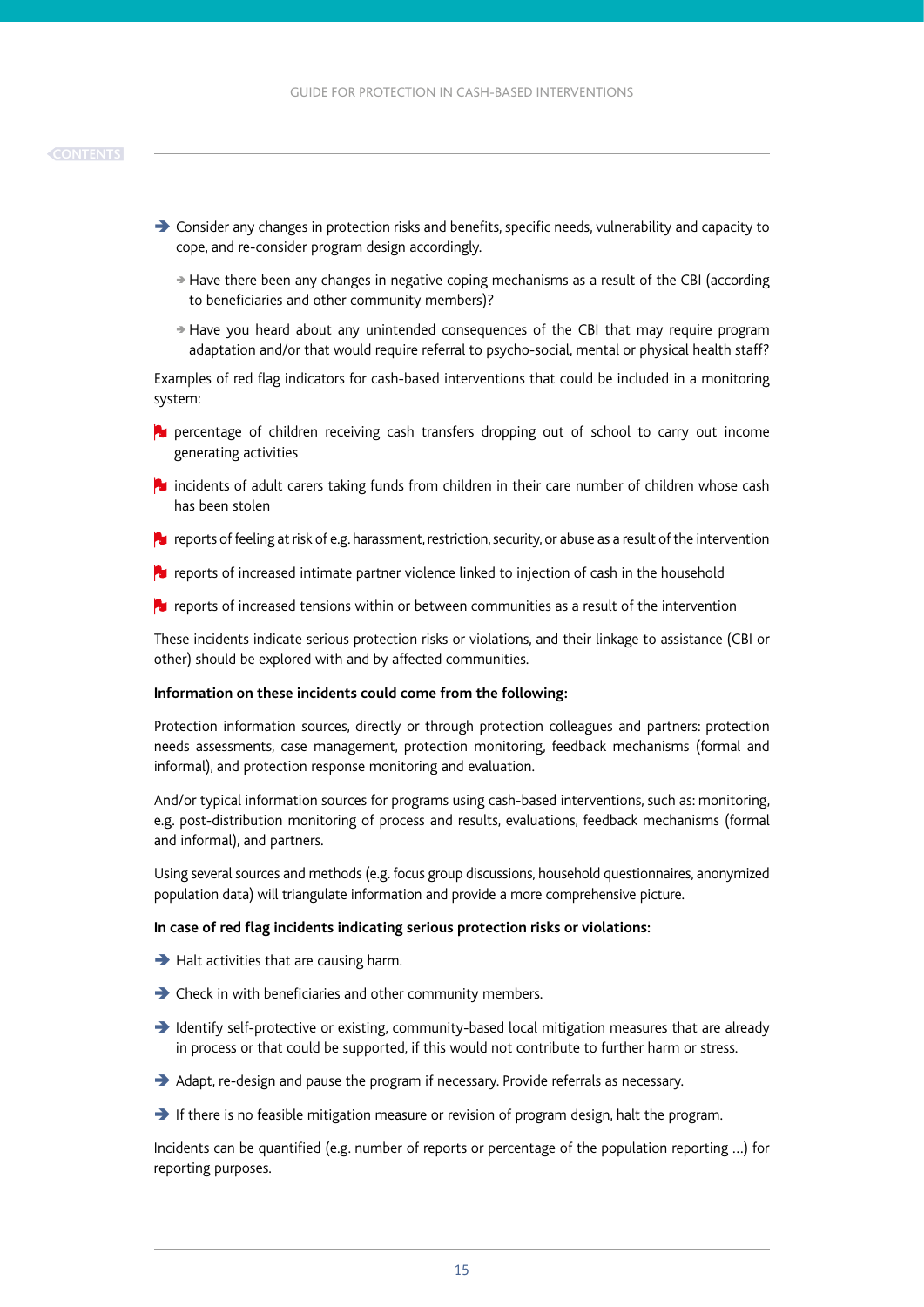# <span id="page-15-0"></span>**Key References List**

The following references have been consolidated, reviewed and agreed by the humanitarian agencies involved in the drafting of this guidance. They are not meant to be exhaustive, but rather highlight the most useful, field-friendly guidance and tools currently available on the following themes, with specific references to **cash-based interventions and protection**. The second section, Other Resources, refers to key protection resources that do not necessarily reference cash.

| <b>Protection checklists</b> |                                                                                                                      |  |  |  |
|------------------------------|----------------------------------------------------------------------------------------------------------------------|--|--|--|
| Short guidance               | UNHCR Operational Guidance for CBI in Displacement Settings, pg 67:<br>Participation throughout the operations cycle |  |  |  |
|                              | Women's Refugee Commission, Integrating Protection/GBV Mitigation into<br>Livelihood Programs checklist              |  |  |  |
| Ready-to-use tools           | Global Protection Cluster. Rapid Protection Assessment Toolkit, First phase<br>checklist, June 2012                  |  |  |  |
|                              | UNHCR Needs Assessment for Refugee Emergencies (NARE) Checklist, pg.<br>3: Cross Cutting Protection Issues           |  |  |  |
|                              |                                                                                                                      |  |  |  |

IASC, 2015 Humanitarian Needs Overview Guidance, Annex III: Tips For Developing a Gender, Age and Diversity Sensitive Humanitarian Needs Overview

| <b>Risk and Benefit Analysis</b> |                                                                                                                                                                                                    |  |  |  |
|----------------------------------|----------------------------------------------------------------------------------------------------------------------------------------------------------------------------------------------------|--|--|--|
| Short guidance                   | UNHCR Operational Guidance for CBI in Displacement Settings pg.33 Table<br>9: Essential questions for risk and benefit analysis                                                                    |  |  |  |
| Ready-to-use tools               | Risk and Benefit Analysis in this Guide                                                                                                                                                            |  |  |  |
|                                  | UNHCR Operational Guidance for CBI in Displacement Settings, Annex II,<br>Protection Risk Analysis, and Annex III, Operational/Financial Risk Analysis                                             |  |  |  |
|                                  | Women's Refugee Commission, Cohort Livelihoods and Risk Analysis<br>(CLARA) guidance and tool in "A Double-Edged Sword: Livelihoods in<br>Emergencies" - pg. 30-38 *Livelihoods, not cash-specific |  |  |  |
|                                  | Oxfam CTP risk assessment form and guidance                                                                                                                                                        |  |  |  |

#### Markets

ICRC Rapid Assessment of Markets (RAM), 2014

Children and Economic Strengthening Programs: Maximizing Benefits and Minimizing Harm, Child Protection in Crisis (CPC) network, Livelihoods and Economic Strengthening Task Force, 2013

| <b>Vulnerability and targeting</b> |                                                                                                                                    |  |  |
|------------------------------------|------------------------------------------------------------------------------------------------------------------------------------|--|--|
| Short guidance                     | UNHCR Operational Guidance for CBI in Displacement Settings, pg.19,<br>Table 5: Who is at risk, what are they at risk of, and why? |  |  |
|                                    | UNHCR Operational Guidance for CBI in Displacement Settings, pg. 56–60:<br>Develop a targeting strategy                            |  |  |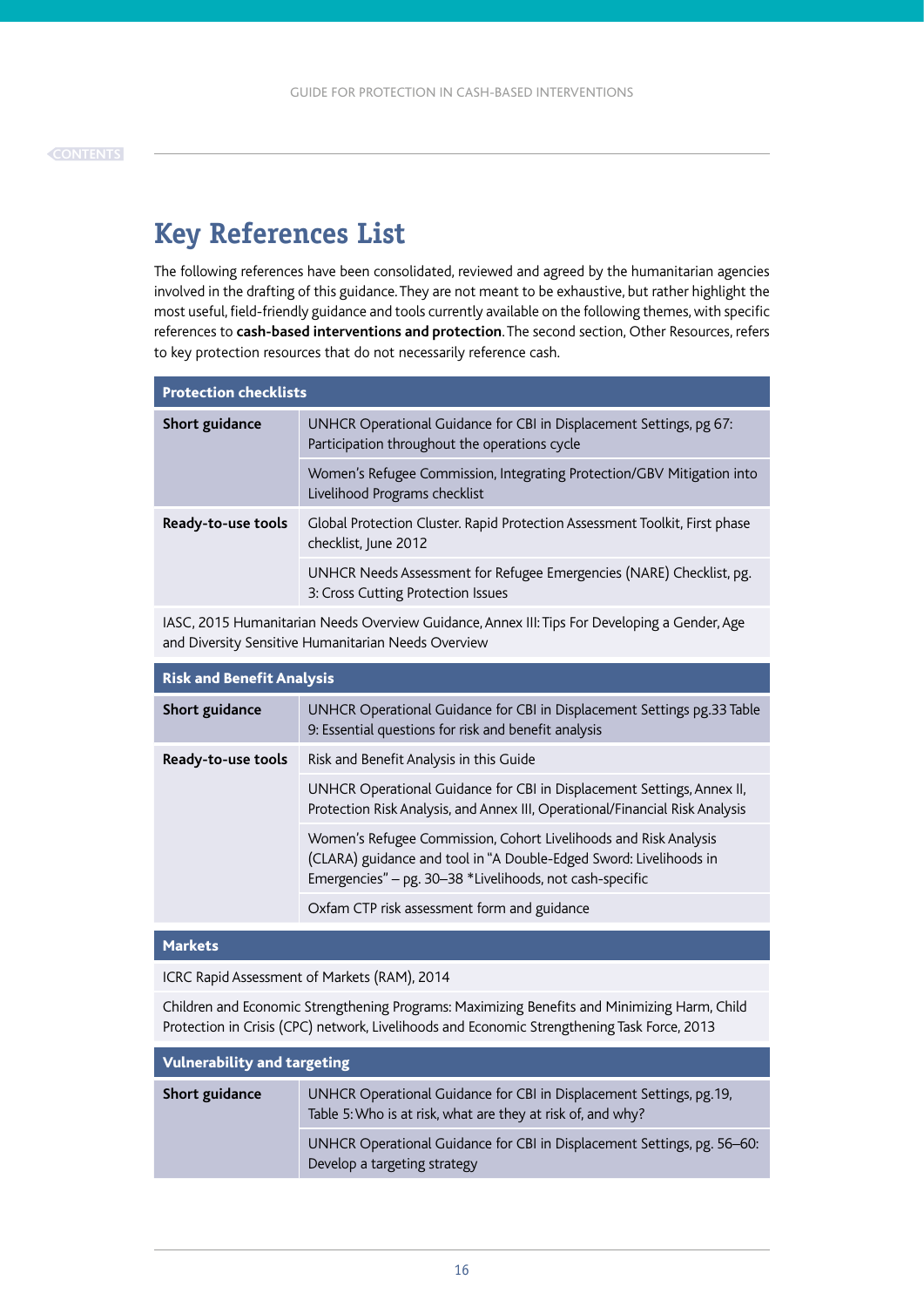#### **[CONTENTS](#page-2-0)**

| Modality and delivery mechanism choices                                                                                          |                                                                                                                                                                                                                    |  |  |  |
|----------------------------------------------------------------------------------------------------------------------------------|--------------------------------------------------------------------------------------------------------------------------------------------------------------------------------------------------------------------|--|--|--|
| Short guidance                                                                                                                   | WFP Cash and Vouchers Manual 2014, pg. 54, Box 32: Protection outcomes                                                                                                                                             |  |  |  |
| <b>Data Protection</b>                                                                                                           |                                                                                                                                                                                                                    |  |  |  |
| Ready-to-use tools                                                                                                               | E-transfers in emergencies: implementation support guidelines with matrix<br>for comparing financial service providers, model contracts, clauses and<br>privacy impact assessment (PIA), Cash Learning Partnership |  |  |  |
| UNHCR's Policy on the Protection of Personal Data of Persons of Concern to UNHCR                                                 |                                                                                                                                                                                                                    |  |  |  |
| E-Transfers and operationalizing beneficiary data protection, two-hour e-learning course, Cash<br>Learning Partnership and UNHCR |                                                                                                                                                                                                                    |  |  |  |
| Protecting Beneficiary Privacy: principles and operational standards, Cash Learning Partnership                                  |                                                                                                                                                                                                                    |  |  |  |
| ICRC Professional Standards for Protection Work, Chapter 6, Managing Sensitive Protection<br>Information, 2013                   |                                                                                                                                                                                                                    |  |  |  |
| <b>Monitoring</b>                                                                                                                |                                                                                                                                                                                                                    |  |  |  |

Magnify Your Project's Impact: How to Incorporate Child-Level M&E in Economic Development, 2015

| <b>Designing Indicators</b> |                                                                                           |  |  |  |
|-----------------------------|-------------------------------------------------------------------------------------------|--|--|--|
| Ready-to-use tools          | GPC Protection Indicators (on GPC website) – individual, household and<br>community level |  |  |  |
|                             | OCHA indicators registry http://www.humanitarianresponse.info/<br>applications/ir         |  |  |  |
|                             | Save the Children International, Menu of Child Protection Outcome<br>Indicators           |  |  |  |

#### CBI and Child protection

Children and Economic Strengthening Programs: Maximizing Benefits and Minimizing Harm, Child Protection in Crisis (CPC) network, Livelihoods and Economic Strengthening Task Force, 2013

Child Safeguarding in Cash Transfer Programming: A Practical Tool, Cash Learning Partnership (CaLP), Save the Children, Women's Refugee Commission and the Child Protection in Crisis (CPC) Network, 2012

Cash and child protection: How cash transfer programming can protect children from abuse, neglect, exploitation and violence, Save the Children, Cash Learning Partnership (CaLP), Women's Refugee Commission, Child Protection in Crisis (CPC) Network – pg. 19

Designing Cash Transfer Programming to achieve Child Protection Outcomes in Emergencies (draft), Save the Children, Feb. 2012

Guidelines on the Integration of Child Protection issues into Multi-sectorial & other Humanitarian Assessments (draft), Global Protection Cluster, Child Protection Working Group 2015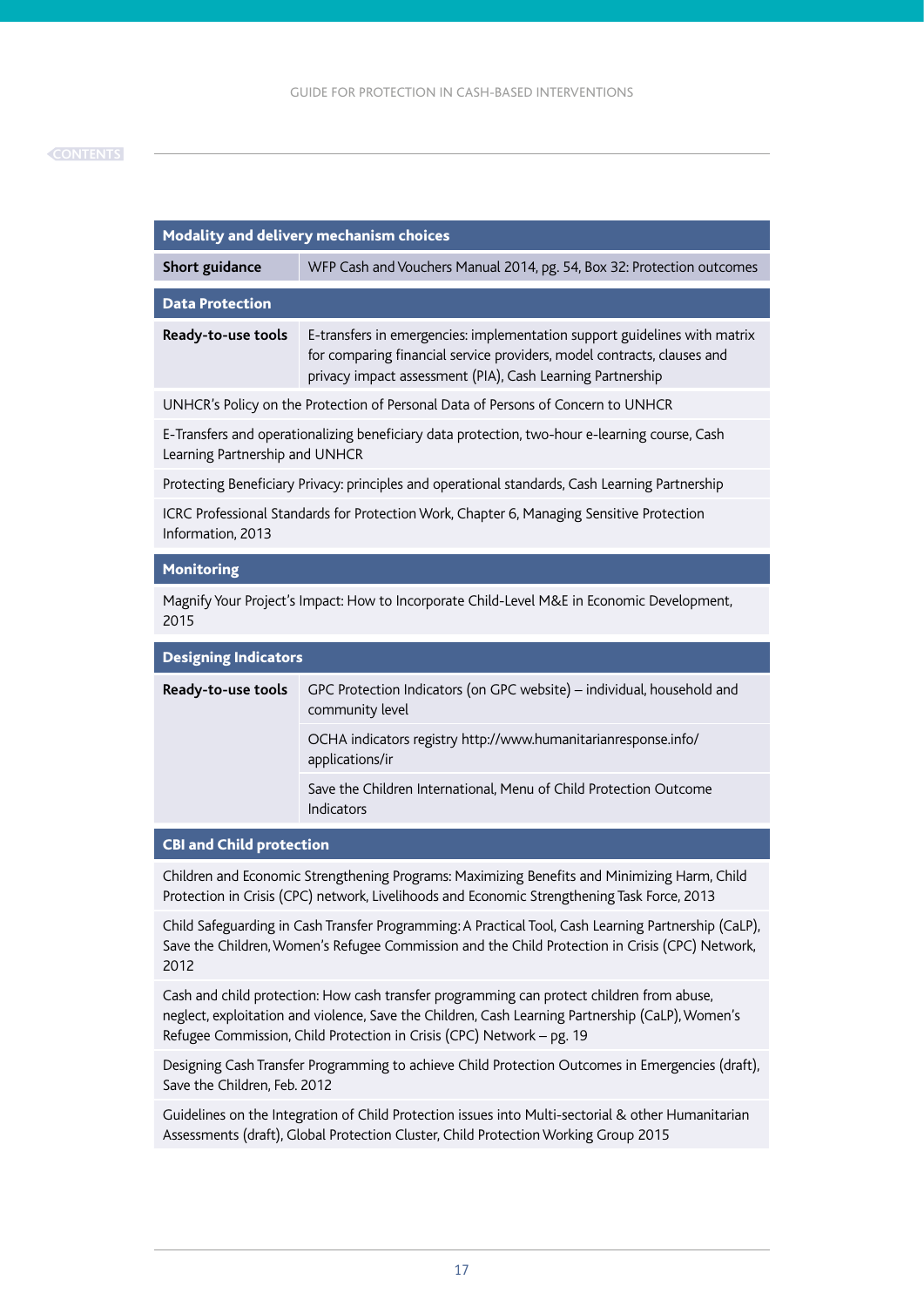## **Other Resources**

| <b>General protection</b> |                                                                                                                                                                                                                                                                |
|---------------------------|----------------------------------------------------------------------------------------------------------------------------------------------------------------------------------------------------------------------------------------------------------------|
| Short guidance            | Global Protection Cluster Protection Mainstreaming Task Team, Tips for<br>Protection Mainstreaming (different Sector tip sheets) – in the Protection<br>Mainstreaming Task Team toolbox: Global Protection Cluster Brief on<br><b>Protection Mainstreaming</b> |
| Ready-to-use tools        | Global Protection Cluster Rapid Protection Assessment, Annex 3, Tab 3-<br>Protection problems- risks                                                                                                                                                           |

ICRC Professional Standards for Protection Work, 2013

Safety with Dignity: A field manual for integrating community-based protection across humanitarian programs, ActionAid 2009

UNHCR Manual on a Community Based Approach in UNHCR Operations, March 2008

UNHCR Age, Gender and Diversity Policy

UNHCR Tool for Participatory Assessment in Operations

Local perspectives on protection: Recommendations for a community based approach to protection in Humanitarian Action, Local to Global Initiative

#### Data protection

E-transfers in emergencies: implementation support guidelines with matrix for comparing financial service providers, model contracts, clauses and privacy impact assessment (PIA), Cash Learning Partnership

Protecting Beneficiary Privacy: principles and operational standards, Cash Learning Partnership

#### Child protection

Child Protection Rapid Assessment Toolkit, GPC CPWG 2012

Minimum Standards for Child Protection in Humanitarian Action, Global Protection Cluster, Child Protection Working Group

Global Protection Cluster, Child Protection Working Group – Child Protection in Emergencies Monitoring Toolkit (pending)

Child Protection Desk Review Template 2015; http://cpwg.net/resources/cpwg-desk-reviewtemplate-2013/

#### Gender-based Violence

Social Institutions and Gender Index Country Profiles; http://genderindex.org/countries GBV Guidelines (IASC)

Guidelines for Integrating Gender-Based Violence Interventions in Humanitarian Action (https:// interagencystandingcommittee.org/gender-and-humanitarian-action/documents-public/guidelinesintegrating-gender-based-violence)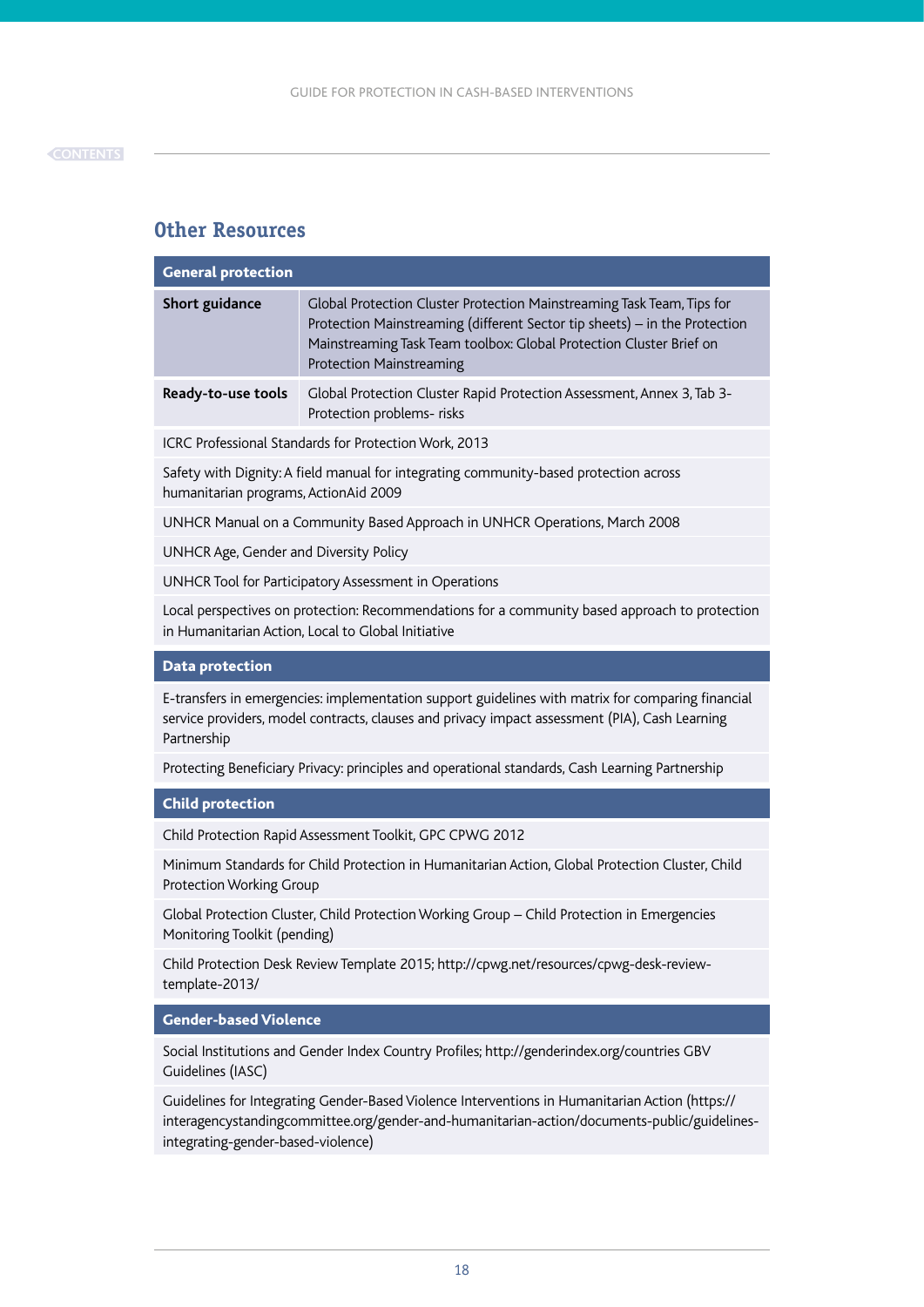# <span id="page-18-0"></span>**Protection Risks and Benefits Analysis Tool**

### **Decision Tree**



implement CBI.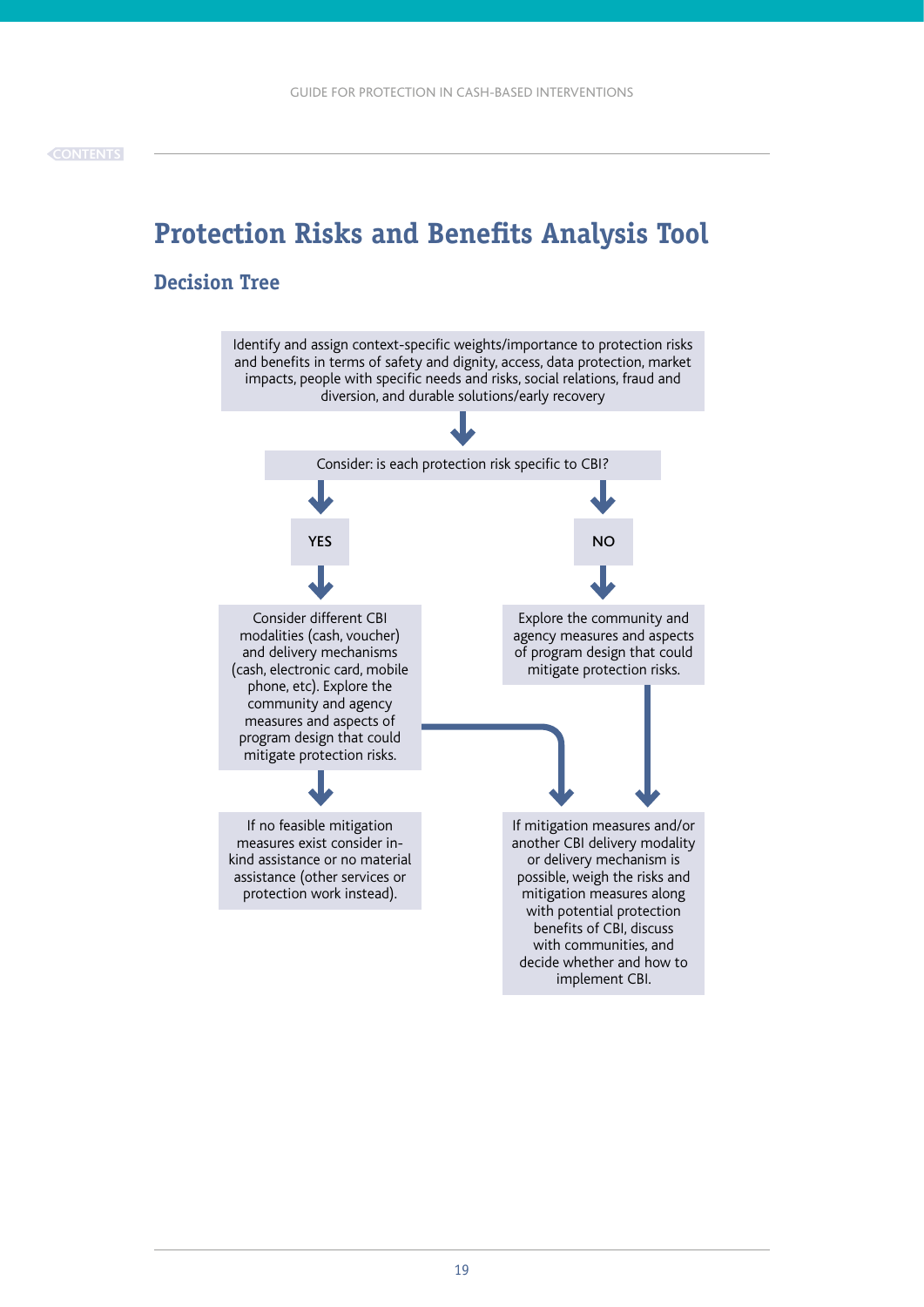|                       | <b>Risks</b>                                                                                                                                                                                                                                                                                                                            |                                                                                                                                                                                                                                                                                                                                           |                                                                                                                                                                                                   |                                                                                                                                                                                                                                                                                                                                                                                                                                                                                                                                                                                                                     | <b>Benefits</b>                                                                                                                                                                                                                                                                                                                                                                                                                                                                                                                                                                                                                                          |                                                                                                                                                           | <b>Decision</b>                                                   |
|-----------------------|-----------------------------------------------------------------------------------------------------------------------------------------------------------------------------------------------------------------------------------------------------------------------------------------------------------------------------------------|-------------------------------------------------------------------------------------------------------------------------------------------------------------------------------------------------------------------------------------------------------------------------------------------------------------------------------------------|---------------------------------------------------------------------------------------------------------------------------------------------------------------------------------------------------|---------------------------------------------------------------------------------------------------------------------------------------------------------------------------------------------------------------------------------------------------------------------------------------------------------------------------------------------------------------------------------------------------------------------------------------------------------------------------------------------------------------------------------------------------------------------------------------------------------------------|----------------------------------------------------------------------------------------------------------------------------------------------------------------------------------------------------------------------------------------------------------------------------------------------------------------------------------------------------------------------------------------------------------------------------------------------------------------------------------------------------------------------------------------------------------------------------------------------------------------------------------------------------------|-----------------------------------------------------------------------------------------------------------------------------------------------------------|-------------------------------------------------------------------|
| Protection<br>Area    | <b>Protection Risks</b>                                                                                                                                                                                                                                                                                                                 | <b>WHAT DOES THE EVIDENCE SAY -</b><br>Is the risk specific to CBI?                                                                                                                                                                                                                                                                       | <b>Community-based mitigation or</b><br>self-protection measures<br>These should be added by context                                                                                              | Humanitarian agency mitigation<br>measures<br>These can apply across multiple risks                                                                                                                                                                                                                                                                                                                                                                                                                                                                                                                                 | <b>Potential Protection Benefits</b><br>specific to CBI                                                                                                                                                                                                                                                                                                                                                                                                                                                                                                                                                                                                  | <b>WHAT DOES THE EVIDENCE</b><br><b>SAY? - Potential Protection</b><br><b>Benefits and Outcomes</b>                                                       | CBI (MPG? Or other),<br><b>IN-KIND, or NO</b><br><b>RESPONSE?</b> |
| Safety and<br>dignity | Theft and looting; extortion                                                                                                                                                                                                                                                                                                            | No, and in-kind assistance may be more<br>visible, and is typically less portable than<br>cash, making it an easier target for theft. A<br>2013 UNHCR/WFP review of evidence on<br>CBIs and protection found that the risks of<br>theft and manipulation are not exclusive<br>to CBIs, and can be alleviated with good<br>program design. |                                                                                                                                                                                                   | • Complaints and feedback mechanisms<br>for beneficiaries and non-beneficiaries;<br>two-way feedback mechanisms between<br>communities and humanitarian agencies<br>• Involve individuals, households and<br>communities in assessment and design.<br>• Clear information and two-way<br>feedback mechanisms with beneficiaries<br>• Whisleblowing mechanisms and swift<br>agency response to reports of fraud or<br>corruption<br>• Appropriate delivery mechanism, e.g.<br>electronic transfer modalities with offline<br>tracking capability                                                                     | Dignity of choice<br>• Assistance according to personal<br>or household preferences - purchase<br>exactly what is needed. Increases<br>participation of and accountability to<br>beneficiaries.<br>• Low visibility/ discreet nature of<br>delivery mechanisms e.g. mobile<br>phones, bank accounts                                                                                                                                                                                                                                                                                                                                                      | • Improvements in household<br>economy do not necessarily have<br>lasting, secondary effects on<br>women's health, empowerment or<br>social connectedness |                                                                   |
| <b>Access</b>         | Lack of ID or knowledge of new<br>technologies e.g. mobile phone transfers<br>leading to exclusion or misuse.                                                                                                                                                                                                                           | No, since in-kind assistance can also<br>be delieved using new technologies,<br>e.g. electronic ration cards. Identity<br>management tools such as biometrics are<br>not specific to CBI.                                                                                                                                                 | • Mapping to identify non-traditional<br>networks or partners to deliver assistance<br>• Identification of people with specific needs<br>requiring alternative modality or delivery<br>mechanisms | • Find a local partner who can safely<br>access beneficiaries, including non-formal<br>service providers e.g. local traders or<br>hawala<br>• Flexibility of design to accommodate<br>people with specific needs requiring<br>alternative modality or delivery<br>mechanisms. Refer to vulnerability criteria<br>and targeting guidance.<br>• Discuss protection criteria and economic<br>criteria with government stakeholders in<br>the case of government-led transfers and<br>advocate for context-specific vulnerability<br>criteria and targeting. Refer to vulnerability<br>criteria and targeting guidance. | • CBI can be delivered electronically<br>and through various delivery<br>mechanisms, even in remote areas that<br>humanitarian staff cannot access<br>• Cash and vouchers are more                                                                                                                                                                                                                                                                                                                                                                                                                                                                       |                                                                                                                                                           |                                                                   |
|                       | Exclusion and inclusion errors. Exclusion<br>example: street children and youth, who<br>are also economically vulnerable, are not<br>included. Inclusion example: cash transfers<br>via government safety net systems using<br>existing beneficiary lists include those who<br>are not necessarily the most economically<br>vulnerable. | No, but recent emergencies have shown<br>that it can be difficult to overlay protection<br>criteria or specific needs with economic<br>need.                                                                                                                                                                                              |                                                                                                                                                                                                   |                                                                                                                                                                                                                                                                                                                                                                                                                                                                                                                                                                                                                     | portable than in-kind assistance, so<br>IDPs who undergo regular or repeated<br>displacement or refugees who are<br>repatriating or resettling may have<br>better access to CBI than to in-kind<br>distributions.<br>• CBI can be delivered via government<br>safety net systems, which can help<br>affected populations to integrate<br>and access longer-term support (this<br>applies to marginalized or vulnerable<br>local communities, IDPs and refugees)<br>• CBI can promote or improve market<br>connections between beneficiaries<br>and surrounding communities, or<br>contribute to the development of<br>new markets (increased demand and, |                                                                                                                                                           |                                                                   |
|                       | Lack of freedom of movement due to camp<br>setting, confined or remote populations -<br>beneficiaries will not be able to spend cash,<br>or will be at risk if they do so.                                                                                                                                                              | No, program design is typically at the root<br>of this issue. If markets are not functioning,<br>CBI may not be feasible, or CBI along<br>with market support activities may be<br>considered.                                                                                                                                            |                                                                                                                                                                                                   |                                                                                                                                                                                                                                                                                                                                                                                                                                                                                                                                                                                                                     |                                                                                                                                                                                                                                                                                                                                                                                                                                                                                                                                                                                                                                                          |                                                                                                                                                           |                                                                   |
|                       | Unequal distribution of cash (in terms of<br>expenditure) within the household.                                                                                                                                                                                                                                                         | While cash is more fungible than vouchers<br>or in-kind, the same unequal distribution<br>could occur with other modalities e.g. food.                                                                                                                                                                                                    |                                                                                                                                                                                                   |                                                                                                                                                                                                                                                                                                                                                                                                                                                                                                                                                                                                                     |                                                                                                                                                                                                                                                                                                                                                                                                                                                                                                                                                                                                                                                          |                                                                                                                                                           |                                                                   |
|                       | CBI delivered through government<br>safety net systems may not adhere to<br>humanitarian vulnerability or eligibility<br>criteria, codes of conduct or data protection<br>principles (see also Data protection section<br>on Mitigation)                                                                                                |                                                                                                                                                                                                                                                                                                                                           |                                                                                                                                                                                                   |                                                                                                                                                                                                                                                                                                                                                                                                                                                                                                                                                                                                                     | through indirect market support,<br>supply).                                                                                                                                                                                                                                                                                                                                                                                                                                                                                                                                                                                                             |                                                                                                                                                           |                                                                   |

#### **[CONTENTS](#page-2-0)**

 $\sim$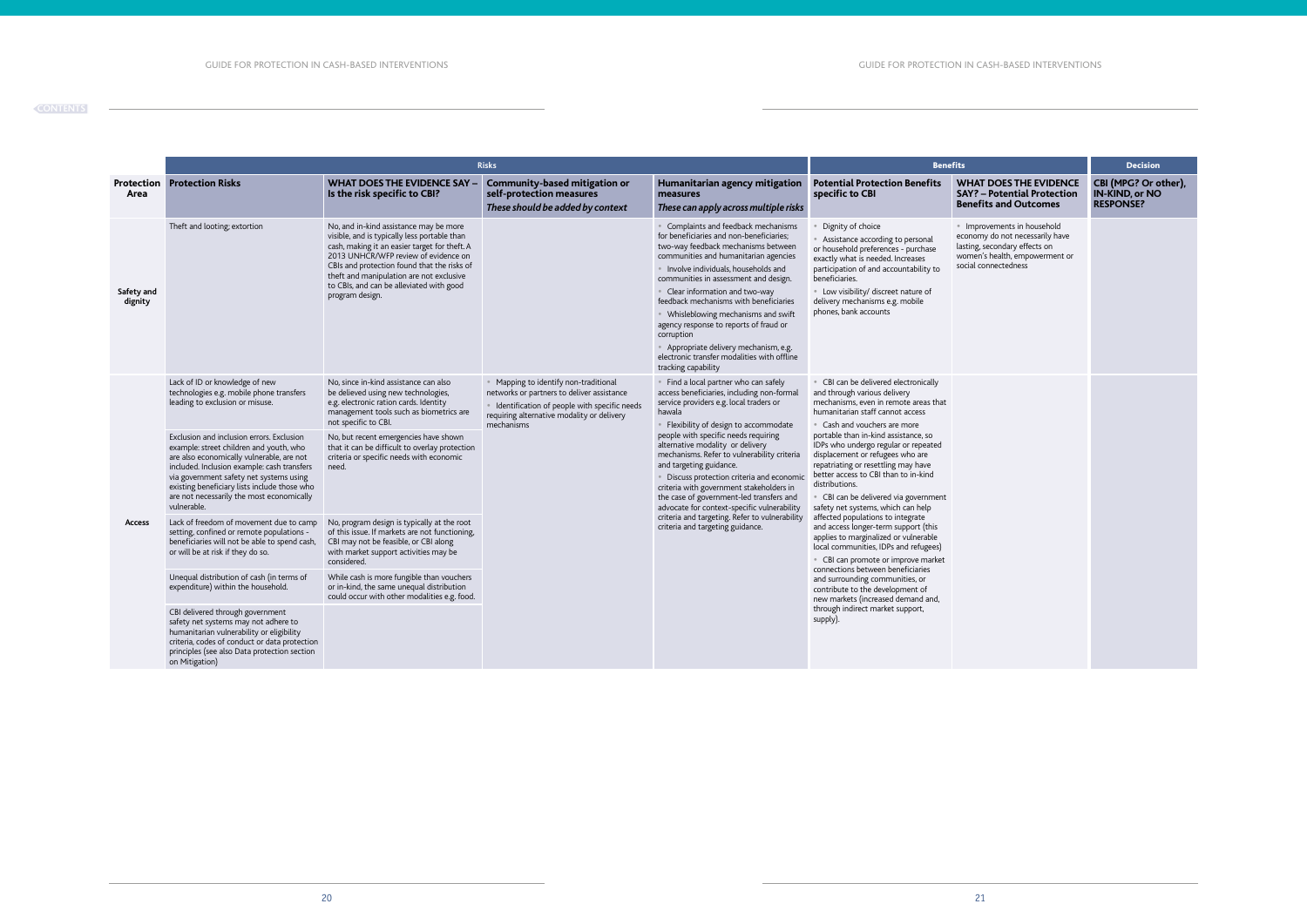| its                                                                                                                                                                                                                                                                                                                                                                                                                                                                                                                                                                          | <b>Decision</b>                                                   |
|------------------------------------------------------------------------------------------------------------------------------------------------------------------------------------------------------------------------------------------------------------------------------------------------------------------------------------------------------------------------------------------------------------------------------------------------------------------------------------------------------------------------------------------------------------------------------|-------------------------------------------------------------------|
| <b>WHAT DOES THE EVIDENCE</b><br><b>SAY? - Potential Protection</b><br><b>Benefits and Outcomes</b>                                                                                                                                                                                                                                                                                                                                                                                                                                                                          | CBI (MPG? Or other),<br><b>IN-KIND, or NO</b><br><b>RESPONSE?</b> |
|                                                                                                                                                                                                                                                                                                                                                                                                                                                                                                                                                                              |                                                                   |
| Cash in combination with other<br>assistance may contribute to positive<br>protection outcomes for vulnerable<br>women and children e.g. education,<br>nutrition.<br>A 2010 study in Kenya found<br>that community cash transfers<br>helped to strengthen community<br>care for orphaned, separated and<br>unaccompanied children, alongside<br>financial and technical training, child<br>care workshops, and other support<br>engaging the whole community.                                                                                                                |                                                                   |
| Studies show slightly less sharing<br>of cash by recipient households than<br>of in-kind assistance (which could be<br>positive or negative).<br>A 2014 impact study of Syrian<br>refugees in Lebanon found that cash<br>assistance decreased tensions within<br>beneficiary households.<br>A 2012 study in Ecuador<br>comparing cash, vouchers and<br>in-kind food, showed that all three<br>led to reduced IPV by removing<br>stressors, while cash and food led to<br>decreases in controlling behaviors,<br>and only cash significantly decreased<br>household violence. |                                                                   |

|                                                          | <b>Risks</b>                                                                                                                                                                                                            |                                                                                                                                                                                                                                                                                                                                                                   |                                                                                                                                    |                                                                                                                                                                                                                                            | <b>Benefits</b>                                                                                                                                                                                                                                                                                                  |                                                                                                                                                                                                                                                                                                                                                                                                                                                                   | <b>Decision</b>                                                                                                                                                                                                                                                                              |  |
|----------------------------------------------------------|-------------------------------------------------------------------------------------------------------------------------------------------------------------------------------------------------------------------------|-------------------------------------------------------------------------------------------------------------------------------------------------------------------------------------------------------------------------------------------------------------------------------------------------------------------------------------------------------------------|------------------------------------------------------------------------------------------------------------------------------------|--------------------------------------------------------------------------------------------------------------------------------------------------------------------------------------------------------------------------------------------|------------------------------------------------------------------------------------------------------------------------------------------------------------------------------------------------------------------------------------------------------------------------------------------------------------------|-------------------------------------------------------------------------------------------------------------------------------------------------------------------------------------------------------------------------------------------------------------------------------------------------------------------------------------------------------------------------------------------------------------------------------------------------------------------|----------------------------------------------------------------------------------------------------------------------------------------------------------------------------------------------------------------------------------------------------------------------------------------------|--|
| Area                                                     | <b>Protection Protection Risks</b>                                                                                                                                                                                      | <b>WHAT DOES THE EVIDENCE SAY</b><br>Is the risk specific to CBI?                                                                                                                                                                                                                                                                                                 | <b>Community-based mitigation or</b><br>self-protection measures<br>These should be added by context                               | Humanitarian agency mitigation<br>measures<br>These can apply across multiple risks                                                                                                                                                        | <b>Potential Protection Benefits</b><br>specific to CBI                                                                                                                                                                                                                                                          | <b>WHAT DOES THE EVIDENCE</b><br><b>SAY? - Potential Protection</b><br><b>Benefits and Outcomes</b>                                                                                                                                                                                                                                                                                                                                                               | CBI (MPG? Or o<br>IN-KIND, or NC<br><b>RESPONSE?</b>                                                                                                                                                                                                                                         |  |
| Data<br>protection<br>and<br>beneficiary<br>privacy      | Sharing personal data of refugees, IDPs or<br>other affected individuals or households<br>with third parties, potentially putting<br>them at risk of violence, detainment or<br>discrimination                          | No, as data protection principles should<br>be applied in the case of in-kind transfers<br>from humanitarian agencies directly to<br>beneficiaries, but electronic payment<br>mechanisms necessarily include third<br>parties (aside from humanitarian agencies<br>and beneficiaries) which provide another<br>potential channel for leakage of personal<br>data. |                                                                                                                                    | • Data protection policy dissemination<br>and adherence to data protection<br>principles (see CaLP); PIA<br>• Contracts with service providers include<br>provisions in line with data protection<br>policy<br>• Beneficiary consent forms | New technologies for the management<br>of data, linked to electronic transfers,<br>can ensure data privacy quickly and<br>at scale (e.g. through levels of access,<br>encryption).                                                                                                                               |                                                                                                                                                                                                                                                                                                                                                                                                                                                                   |                                                                                                                                                                                                                                                                                              |  |
| <b>Individuals</b><br>with specific<br>needs or<br>risks | Additional burdens on women / opportunity<br>costs of engaging in Cash for Work, for<br>example.                                                                                                                        | No, program design is typically at the root<br>of this issue.                                                                                                                                                                                                                                                                                                     | Beneficiary involvement in / awareness of the<br>program (assessment findings, vulnerability<br>criteria, targeting, design, etc.) | Careful consideration of program design,<br>monitoring and feedback mechanisms,<br>and willingness to revise or stop program<br>if necessary                                                                                               | CBI can be more discreet than in-kind<br>assistance, so certain individuals e.g.<br>LGBTI individuals or women heads<br>of household may be able to receive<br>assistance with less visibility than<br>in-kind.                                                                                                  | • Cash in combination with other<br>assistance may contribute to positive<br>protection outcomes for vulnerable<br>women and children e.g. education,<br>nutrition.<br>• A 2010 study in Kenya found<br>that community cash transfers<br>helped to strengthen community<br>care for orphaned, separated and<br>unaccompanied children, alongside<br>financial and technical training, child<br>care workshops, and other support<br>engaging the whole community. |                                                                                                                                                                                                                                                                                              |  |
| Social<br>relations:<br>household<br>and                 | Increase in household disagreements over<br>use of resources (cash or other)<br>Intimate partner violence and/or gender-                                                                                                | In general, studies have found that CBIs<br>did not have dramatic impacts on gender<br>relations, given the complex social and<br>cultural roots of these relations, and the<br>fact that gender was not always a specific<br>focus of the programme.<br>A 2014 study in Uganda found that gender                                                                 |                                                                                                                                    | • Community-based targeting and awareness<br>campaigns on eligibility criteria (socio-<br>economic vulnerability)<br>• Community power mapping/conflict<br>mapping to feed into design                                                     | Well-designed eligibility criteria and<br>targeting based on context, community<br>inputs, evidence, and objectives of<br>transfers; may need to re-consider<br>targeting to ensure inclusion of different<br>groups, host community, etc.<br>• Complementary gender-specific<br>sensitization or other projects | • Contribution to household economy<br>and livelihoods<br>· Improved social status of household<br>in community<br>• Increased joint decision-making;<br>increase in women's decision-making<br>in the household                                                                                                                                                                                                                                                  | • Studies show slightly less sharing<br>of cash by recipient households than<br>of in-kind assistance (which could be<br>positive or negative).<br>• A 2014 impact study of Syrian<br>refugees in Lebanon found that cash<br>assistance decreased tensions within<br>beneficiary households. |  |
|                                                          | based violence, particularly if women are<br>the direct recipients of assistance and<br>they do not typically control household<br>resources; or if men are marginalized in aid<br>delivery and/or in the wider economy | relations generally improved between<br>husbands and wives after cash transfers to<br>women, though there were some reported<br>cases of IPV against women.                                                                                                                                                                                                       |                                                                                                                                    | • Information and sensitization, post-<br>distribution monitoring - qualitative data<br>on household relations.<br>• Gender and conflict analysis, power                                                                                   | • Increased sharing of cash $(+/-)$<br><b>Economic interaction between</b><br>beneficiaries and traders or refugees<br>and host community, which can<br>contribute to peaceful coexistence<br>• CBI can be used to contribute to                                                                                 | • A 2012 study in Ecuador<br>comparing cash, vouchers and<br>in-kind food, showed that all three<br>led to reduced IPV by removing                                                                                                                                                                                                                                                                                                                                |                                                                                                                                                                                                                                                                                              |  |
| community<br>dynamics                                    | Inter-generational violence                                                                                                                                                                                             |                                                                                                                                                                                                                                                                                                                                                                   |                                                                                                                                    | mapping.                                                                                                                                                                                                                                   |                                                                                                                                                                                                                                                                                                                  | stressors, while cash and food led to<br>decreases in controlling behaviors,                                                                                                                                                                                                                                                                                                                                                                                      |                                                                                                                                                                                                                                                                                              |  |
|                                                          | Jealousy in polygamous households                                                                                                                                                                                       |                                                                                                                                                                                                                                                                                                                                                                   |                                                                                                                                    | • Post-distribution monitoring to include<br>questions on social relations. Inclusion of a                                                                                                                                                 | normalization and local integration<br>for refugees, and as repatriation or                                                                                                                                                                                                                                      | and only cash significantly decreased                                                                                                                                                                                                                                                                                                                                                                                                                             |                                                                                                                                                                                                                                                                                              |  |
|                                                          | Inter-household or inter-group tensions, e.g.<br>IDP/refugee and host community including<br>trader                                                                                                                     |                                                                                                                                                                                                                                                                                                                                                                   |                                                                                                                                    | proportion of hosting vulnerable families in<br>the assistance scheme<br>• Complementary community support                                                                                                                                 | resettlement grants to help re-establish<br>a normal life in their country of origin<br>or resettlement.                                                                                                                                                                                                         | household violence.                                                                                                                                                                                                                                                                                                                                                                                                                                               |                                                                                                                                                                                                                                                                                              |  |
|                                                          | Negative impact on or affirm unequal<br>community power relations; exacerbate<br>conflict dynamics e.g. cash for weapons.                                                                                               | Not enough evidence / root issue due to<br>program design and not CBI specifically.                                                                                                                                                                                                                                                                               |                                                                                                                                    | projects                                                                                                                                                                                                                                   |                                                                                                                                                                                                                                                                                                                  |                                                                                                                                                                                                                                                                                                                                                                                                                                                                   |                                                                                                                                                                                                                                                                                              |  |

#### **[CONTENTS](#page-2-0)**

 $\overline{\phantom{a}}$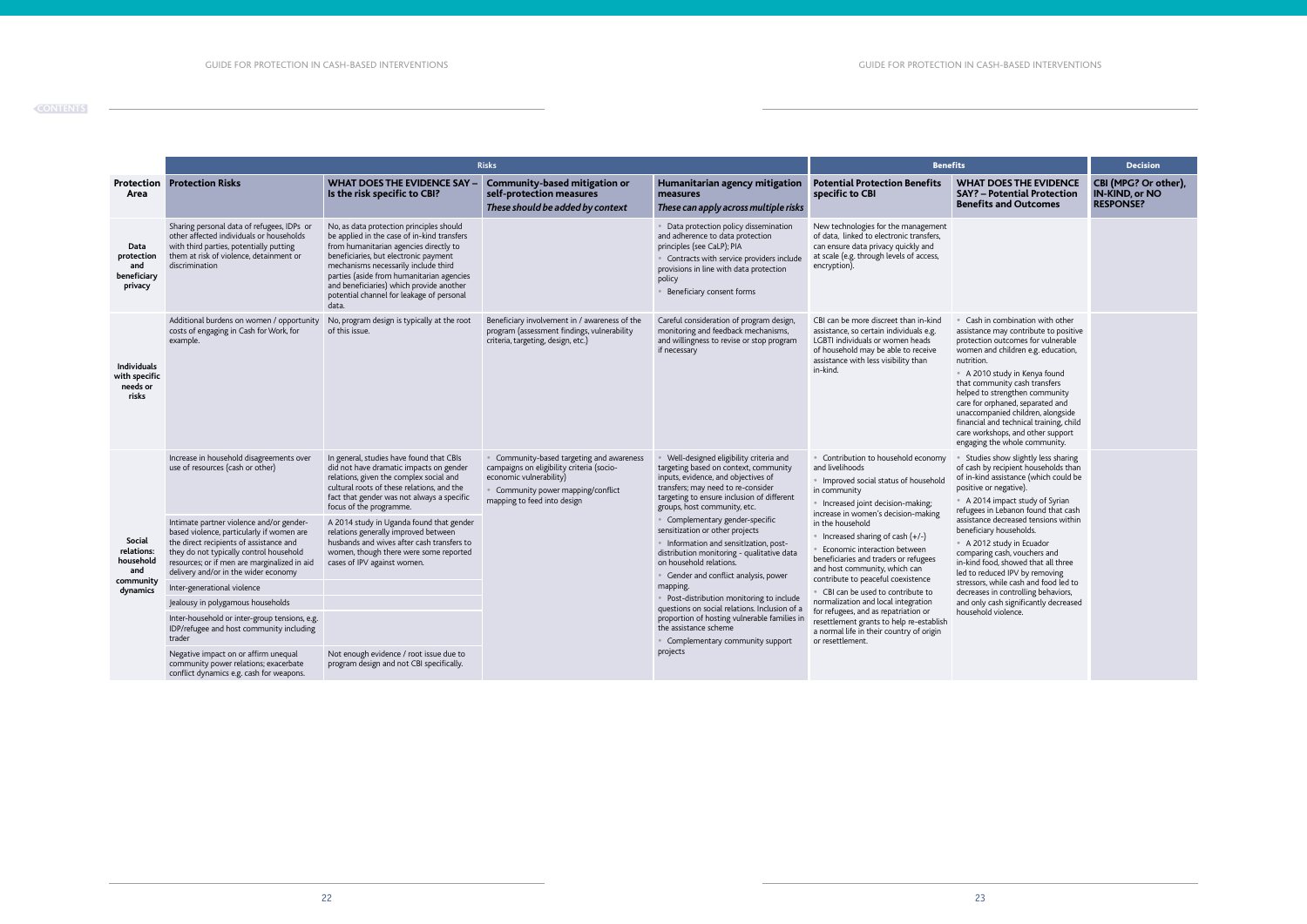| its                                                                                                                                                                 | <b>Decision</b>                                            |
|---------------------------------------------------------------------------------------------------------------------------------------------------------------------|------------------------------------------------------------|
| <b>WHAT DOES THE EVIDENCE</b><br><b>SAY?</b> - Potential Protection<br><b>Benefits and Outcomes</b>                                                                 | CBI (MPG? Or other),<br>IN-KIND, or NO<br><b>RESPONSE?</b> |
|                                                                                                                                                                     |                                                            |
|                                                                                                                                                                     |                                                            |
|                                                                                                                                                                     |                                                            |
|                                                                                                                                                                     |                                                            |
| A 2014 impact study of Syrian<br>refugees in Lebanon found that cash<br>assistance increased mutual support<br>between beneficiaries and host<br>community members. |                                                            |
|                                                                                                                                                                     |                                                            |
|                                                                                                                                                                     |                                                            |
|                                                                                                                                                                     |                                                            |
|                                                                                                                                                                     |                                                            |
|                                                                                                                                                                     |                                                            |
|                                                                                                                                                                     |                                                            |
|                                                                                                                                                                     |                                                            |
|                                                                                                                                                                     |                                                            |
|                                                                                                                                                                     |                                                            |
|                                                                                                                                                                     |                                                            |

|                                                                     |                                                                                                                                                                                                                                                                                                                   | <b>Risks</b>                                                                                                                                                                                                                |                                                                                                                                                             |                                                                                                                                                                                                                                                                                                                                                                                                                                                                                                                                                                                                            |                                                                                                                                                                                                                                                                                                                                                                                                                                       | <b>Benefits</b>                                                                                                                                                                                                                |                                                      |  |
|---------------------------------------------------------------------|-------------------------------------------------------------------------------------------------------------------------------------------------------------------------------------------------------------------------------------------------------------------------------------------------------------------|-----------------------------------------------------------------------------------------------------------------------------------------------------------------------------------------------------------------------------|-------------------------------------------------------------------------------------------------------------------------------------------------------------|------------------------------------------------------------------------------------------------------------------------------------------------------------------------------------------------------------------------------------------------------------------------------------------------------------------------------------------------------------------------------------------------------------------------------------------------------------------------------------------------------------------------------------------------------------------------------------------------------------|---------------------------------------------------------------------------------------------------------------------------------------------------------------------------------------------------------------------------------------------------------------------------------------------------------------------------------------------------------------------------------------------------------------------------------------|--------------------------------------------------------------------------------------------------------------------------------------------------------------------------------------------------------------------------------|------------------------------------------------------|--|
| Area                                                                | <b>Protection Protection Risks</b>                                                                                                                                                                                                                                                                                | <b>WHAT DOES THE EVIDENCE SAY</b><br>Is the risk specific to CBI?                                                                                                                                                           | <b>Community-based mitigation or</b><br>self-protection measures<br>These should be added by context                                                        | Humanitarian agency mitigation<br>measures<br>These can apply across multiple risks                                                                                                                                                                                                                                                                                                                                                                                                                                                                                                                        | <b>Potential Protection Benefits</b><br>specific to CBI                                                                                                                                                                                                                                                                                                                                                                               | <b>WHAT DOES THE EVIDENCE</b><br><b>SAY? - Potential Protection</b><br><b>Benefits and Outcomes</b>                                                                                                                            | CBI (MPG? Or o<br>IN-KIND, or NC<br><b>RESPONSE?</b> |  |
| Fraud and<br><b>Diversion</b><br>with<br>protection<br>implications | Cash diverted by service providers, traders<br>or extorted from beneficiaries upon receipt<br>(links to access, safety)                                                                                                                                                                                           | No, in-kind assistance can also be directly<br>diverted or extorted, or converted into cash<br>and then diverted or extorted.                                                                                               | Community-based whistle-blowing or<br>anonymous "information relay" systems<br>Reporting of cases, information<br>Regular monitoring<br>Grivance committees | • Clear information and two-way<br>feedback mechanisms with beneficiaries<br>• Whisleblowing mechanisms<br>• Swift agency response to reports of                                                                                                                                                                                                                                                                                                                                                                                                                                                           | • Direct transfer to beneficiaries can<br>bridge potential corruption at multiple<br>levels<br>• Many delivery mechanisms for CBI<br>more discreet than for in-kind                                                                                                                                                                                                                                                                   |                                                                                                                                                                                                                                |                                                      |  |
|                                                                     | If sector-specific objective, some use of<br>funds outside this sector $(+/-)$                                                                                                                                                                                                                                    |                                                                                                                                                                                                                             |                                                                                                                                                             | fraud or corruption<br>• Communication with target populations<br><b>Transparency (criteria), clear</b><br>Implementation guidelines<br>• Harmonized approach by all aid actors<br>• Random monitoring by independent<br>actors                                                                                                                                                                                                                                                                                                                                                                            | • If sector-specific objective, some use<br>of funds outside this sector $(+/-)$                                                                                                                                                                                                                                                                                                                                                      |                                                                                                                                                                                                                                |                                                      |  |
|                                                                     | Cash used for illegal or harmful purposes<br>(drugs, arms, armed groups, alcohol)                                                                                                                                                                                                                                 |                                                                                                                                                                                                                             |                                                                                                                                                             |                                                                                                                                                                                                                                                                                                                                                                                                                                                                                                                                                                                                            |                                                                                                                                                                                                                                                                                                                                                                                                                                       |                                                                                                                                                                                                                                |                                                      |  |
| Market<br>impacts and<br>access                                     | Inflation - price increases for staple items<br>due to lack of supply to meet demand<br>(cash transfers increase purchasing power<br>and demand), causing harm to all affected<br>people and other community members<br>who use the market.                                                                       | No, in-kind assistance can also create<br>inflation or deflation. It will depend on the<br>context.                                                                                                                         |                                                                                                                                                             | • Estimate of potential above-average<br>inflation through market analysis, and<br>compare with normal price fluctuations,<br>seasonal shifts, and other existing data.<br>• Market analysis, participation of local<br>communities, participation of refugee and<br>host communities<br>• Monitoring for better understanding of<br>market reactions and to quickly mitigate<br>issues.<br>• Top-up of cash (small, if markets<br>can't handle more) to be added to the<br>in-kind aid package so that people have<br>opportunity to procure other items in the<br>local markets, including camp markets. | • Cash injections have a multiplier<br>effect on the local economy, creating<br>returns for local traders and other<br>community members in addition to<br>direct beneficiaries.<br>· Electronic cash may make aid more<br>discreet and eliminate the need for<br>people to carry cash or assets to and<br>from market.<br>• Cash is flexible, while in-kind<br>assistance may be sold to meet other<br>basic needs or pay off debts. | A 2014 impact study of Syrian<br>refugees in Lebanon found that cash<br>assistance increased mutual support<br>between beneficiaries and host<br>community members.                                                            |                                                      |  |
|                                                                     | Illegal taxes and bribes on the way to the<br>market, leading to limited or disrupted<br>access to markets. Risk that aid (in-kind or<br>cash) feeds the status quo threats if not<br>addressed in design, since people use part<br>of the aid to pay the bribes / taxes (through<br>negotiation, advocacy, etc.) | Cash is more fungible than in-kind and may<br>be subjected to more extortion en route to/<br>from market than in-kind aid.                                                                                                  | Communications trees and information relays<br>to warn about checkpoints, negotiation and<br>advocacy with local authorities                                |                                                                                                                                                                                                                                                                                                                                                                                                                                                                                                                                                                                                            |                                                                                                                                                                                                                                                                                                                                                                                                                                       |                                                                                                                                                                                                                                |                                                      |  |
|                                                                     | Restriction of movement on the way to<br>markets (physical blockage to access goods<br>and services by military or armed groups,<br>ethnic / religious discrimination, etc.).                                                                                                                                     | See above.                                                                                                                                                                                                                  |                                                                                                                                                             |                                                                                                                                                                                                                                                                                                                                                                                                                                                                                                                                                                                                            |                                                                                                                                                                                                                                                                                                                                                                                                                                       |                                                                                                                                                                                                                                |                                                      |  |
|                                                                     | Having to sell aid affecting dignity<br>(beneficiaries having to sell aid at reduced<br>prices or 'ilegally' to cover other basic<br>needs.).                                                                                                                                                                     | Specific to in-kind and vouchers.<br>Unrestricted cash offers flexibility to cover<br>needs as the beneficiary sees fit.                                                                                                    |                                                                                                                                                             |                                                                                                                                                                                                                                                                                                                                                                                                                                                                                                                                                                                                            |                                                                                                                                                                                                                                                                                                                                                                                                                                       |                                                                                                                                                                                                                                |                                                      |  |
|                                                                     | Tensions over supplier agreements with<br>local traders leading to resentment towards<br>beneficiaries.                                                                                                                                                                                                           | No, locally procured goods for in-kind<br>distributions could provoke similar tensions.                                                                                                                                     |                                                                                                                                                             |                                                                                                                                                                                                                                                                                                                                                                                                                                                                                                                                                                                                            |                                                                                                                                                                                                                                                                                                                                                                                                                                       |                                                                                                                                                                                                                                |                                                      |  |
|                                                                     |                                                                                                                                                                                                                                                                                                                   | Refer to the ERC project Literature Review (Danish<br>Refugee Council, 2015), the UNHCR/WFP Cash<br>and Protection Study (2013) and references in the<br>linked Cash and Protection Guide for more details<br>on the above. |                                                                                                                                                             |                                                                                                                                                                                                                                                                                                                                                                                                                                                                                                                                                                                                            |                                                                                                                                                                                                                                                                                                                                                                                                                                       | Refer to the ERC project Literature Review<br>(Danish Refugee Council, 2015), the<br>UNHCR/WFP Cash and Protection Study<br>(2013) and references in the linked Cash<br>and Protection Guide for more details on<br>the above. |                                                      |  |

#### **[CONTENTS](#page-2-0)**

 $\sim$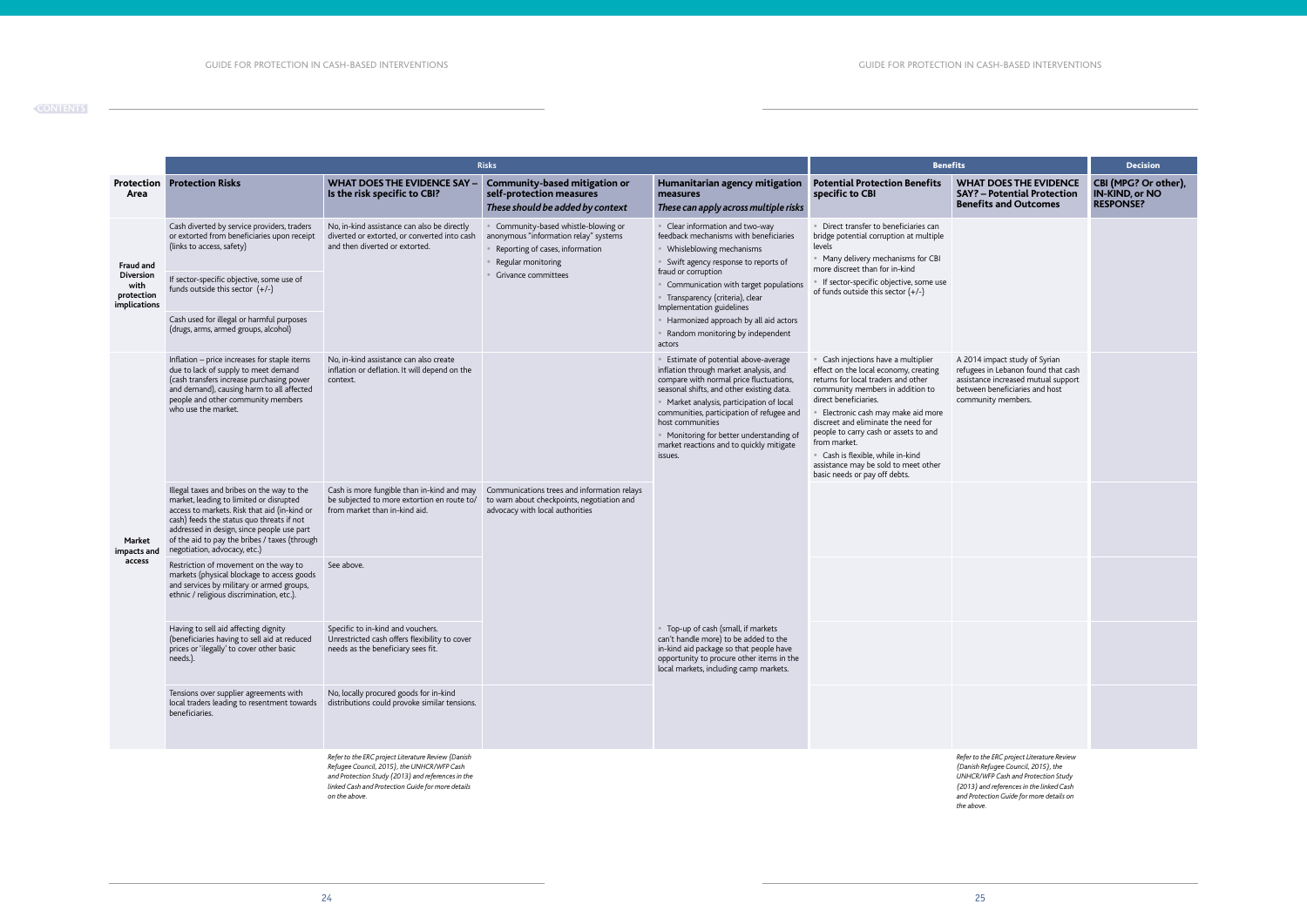| <b>Protection Area</b> | Risks | $\begin{array}{ c } \hline \textbf{Commanity-based prevention} & \textbf{Humanitarian agency} \ \hline \textbf{or mitigation measures} & \textbf{prevention or mitigation} \end{array}$ | measures | $\vert$ Benefits | Decision: CBI,<br>In-Kind, or<br>No Response? | $\begin{array}{ l } \textsf{Decision:Delta} \\ \textsf{Mechanism(s)} \end{array}$ |
|------------------------|-------|-----------------------------------------------------------------------------------------------------------------------------------------------------------------------------------------|----------|------------------|-----------------------------------------------|-----------------------------------------------------------------------------------|
|                        |       |                                                                                                                                                                                         |          |                  |                                               |                                                                                   |
|                        |       |                                                                                                                                                                                         |          |                  |                                               |                                                                                   |
|                        |       |                                                                                                                                                                                         |          |                  |                                               |                                                                                   |
|                        |       |                                                                                                                                                                                         |          |                  |                                               |                                                                                   |
|                        |       |                                                                                                                                                                                         |          |                  |                                               |                                                                                   |
|                        |       |                                                                                                                                                                                         |          |                  |                                               |                                                                                   |
|                        |       |                                                                                                                                                                                         |          |                  |                                               |                                                                                   |
|                        |       |                                                                                                                                                                                         |          |                  |                                               |                                                                                   |
|                        |       |                                                                                                                                                                                         |          |                  |                                               |                                                                                   |
|                        |       |                                                                                                                                                                                         |          |                  |                                               |                                                                                   |
|                        |       |                                                                                                                                                                                         |          |                  |                                               |                                                                                   |
|                        |       |                                                                                                                                                                                         |          |                  |                                               |                                                                                   |
|                        |       |                                                                                                                                                                                         |          |                  |                                               |                                                                                   |
|                        |       |                                                                                                                                                                                         |          |                  |                                               |                                                                                   |
|                        |       |                                                                                                                                                                                         |          |                  |                                               |                                                                                   |
|                        |       |                                                                                                                                                                                         |          |                  |                                               |                                                                                   |
|                        |       |                                                                                                                                                                                         |          |                  |                                               |                                                                                   |
|                        |       |                                                                                                                                                                                         |          |                  |                                               |                                                                                   |

#### **[CONTENTS](#page-2-0)**

 $\overline{\phantom{a}}$